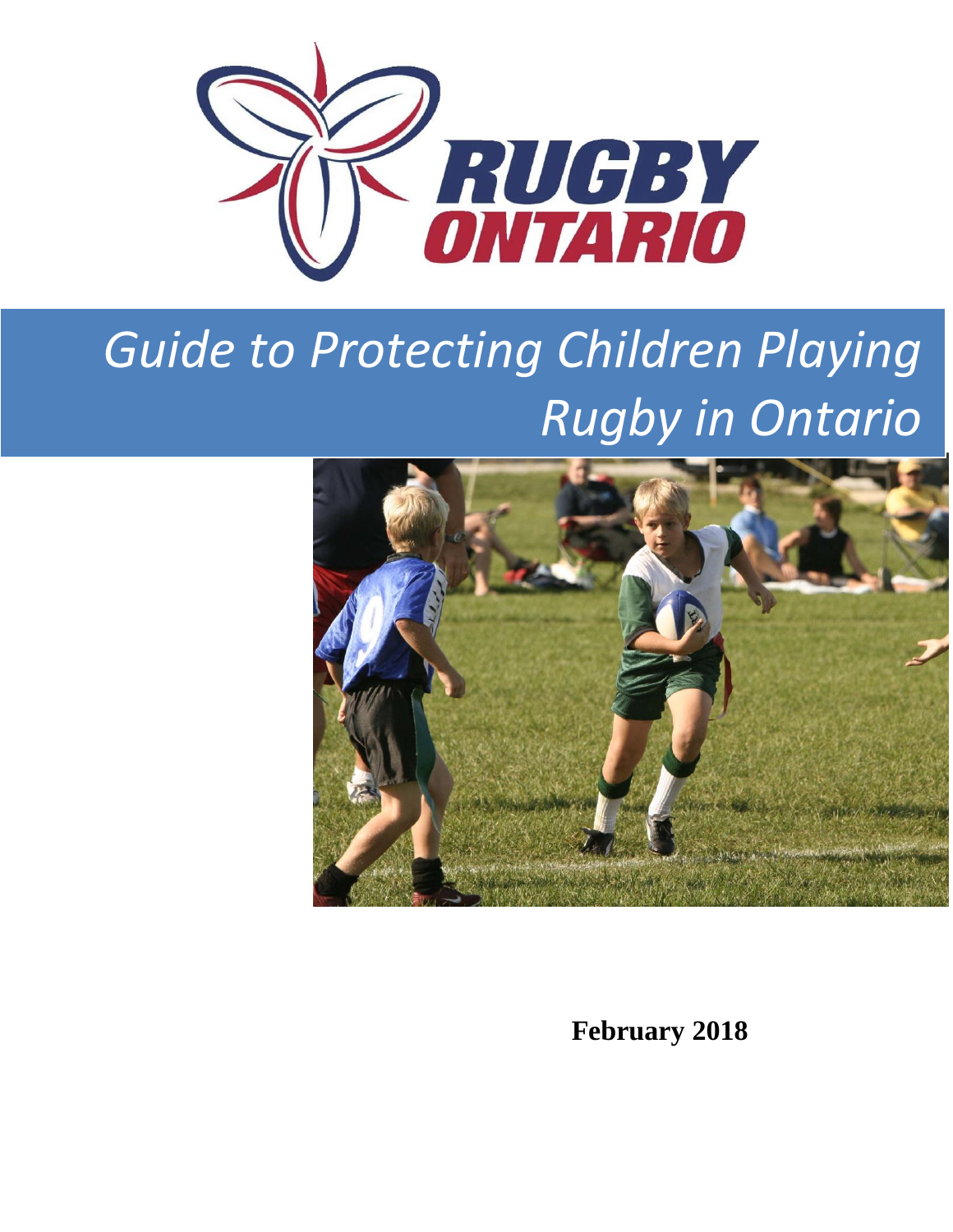

## *Table of Contents*

| 1. Introduction                                                                            | Pg <sub>3</sub> |
|--------------------------------------------------------------------------------------------|-----------------|
| 2. What is Child Abuse?                                                                    | Pg3             |
| 3. Recruitment and Selection of Individuals Involved with Children Playing<br><b>Rugby</b> | Pg <sub>7</sub> |
| 4. Responsibilities of Child Protection Officers                                           | Pg8             |
| 5. Responding to Concerns or Disclosures about Abusive Behaviour                           | Pg 8            |
| 6. Guidelines for Individuals Involved with Children Playing Rugby                         | Pg 11           |
| 7. Managing Challenging Behaviour                                                          | Pg 16           |
| 8. Managing Transportation and Overnight Stays                                             | Pg 18           |
| 9. FAQs on Police Record Checks (Vulnerable Sector Screening)                              | Pg 20           |
| Appendix 1 – Sample Set of Questions and Expected Answers for<br><b>Interviewers</b>       | Pg 22           |
| Appendix 2 - Standard Position Description for Child Protection Officers                   | Pg 23           |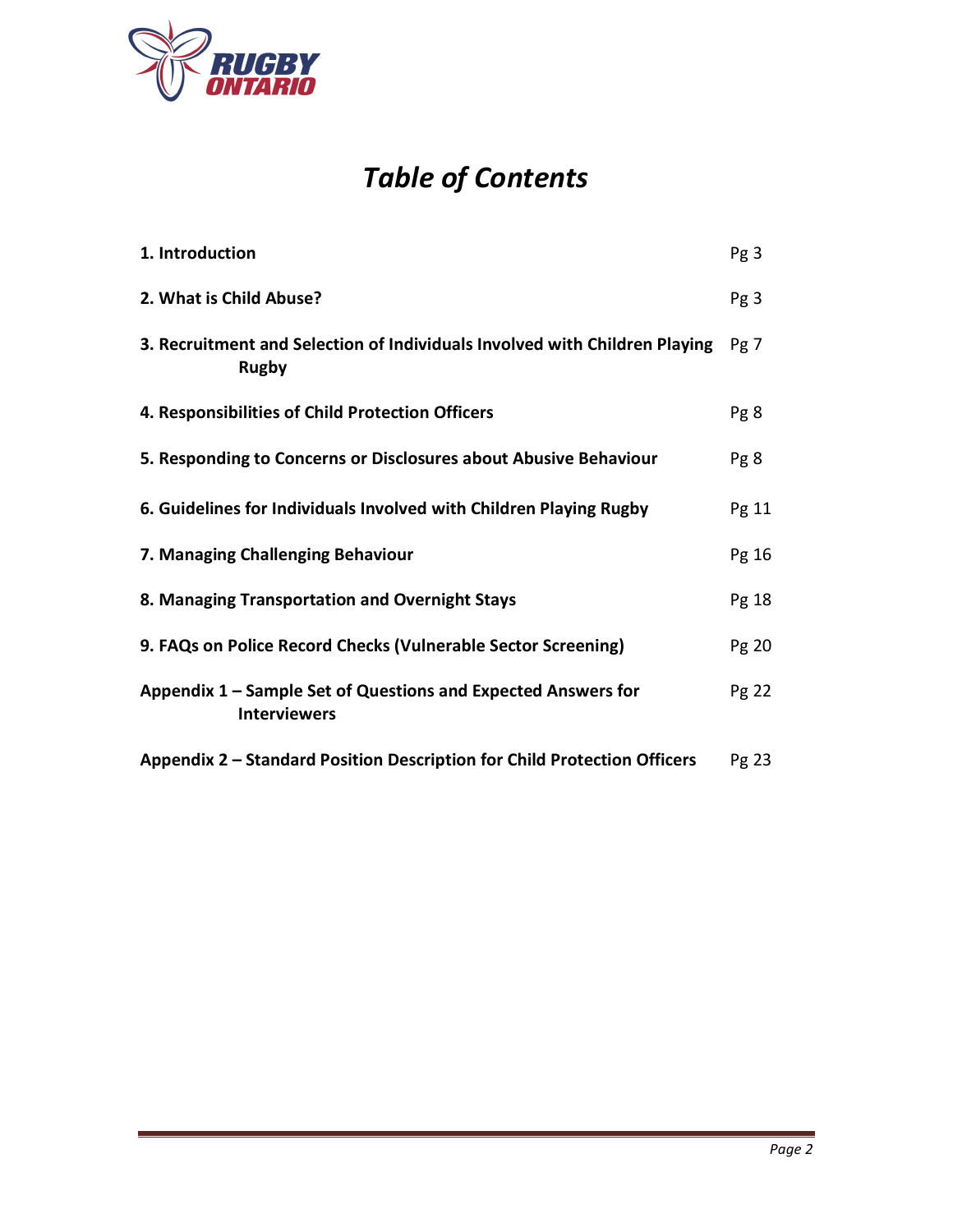

## **1. Introduction**

This Guide has been produced in recognition of the growing number of children that are playing rugby in Ontario and the paramount importance of ensuring that they can do so in a safe and welcoming environment. It is a reference document that complements the policy statements and incident handling procedures specified in sections 3.14 and 7.9 of the *[Rugby Ontario Operations](http://www.rugbyontario.com/content_page/10018061/) Manual.*

The Guide's primary aims are to provide rugby organizations and all participants (i.e. players, coaches, organizers and volunteers) with:

- $\triangleright$  A good understanding of the multi-faceted characteristics of child abuse and how it may occur in rugby; and
- $\triangleright$  practical suggestions for achieving an incident-free and rewarding environment.

## **2. What is Child Abuse?**

**2.1 Child Abuse** refers to any form of physical, psychological, social, emotional or sexual maltreatment of a child whereby the survival, safety, self-esteem, growth and development of that child are endangered. This includes placing a child at risk through something a person has done or is failing to do. Child abuse generally falls into five categories:

- Emotional Abuse
- Physical Abuse
- Neglect
- Sexual Abuse
- Bullying

These categories are not mutually exclusive. A child experiencing physical abuse is undoubtedly experiencing emotional abuse as well. Bullying encompasses the other four categories. Although the physical and behavioural signs listed below for each category may be symptomatic of abuse, they may not always be an indicator; conversely, children experiencing abuse may not demonstrate any of these signs. Child abuse is often difficult to recognize.

**2.2 Emotional Abuse** may be defined as a failure to provide for a child's basic emotional needs. Persistent patterns of demeaning or threatening a child, whether intentional or not, can be invisible or gradual and have serious effects on behavior and development by:

- Making a child feel worthless or unloved, inadequate or not valued;
- Imposing inappropriate expectations for a child's age or stage of development;
- Causing a child to frequently feel frightened or in danger.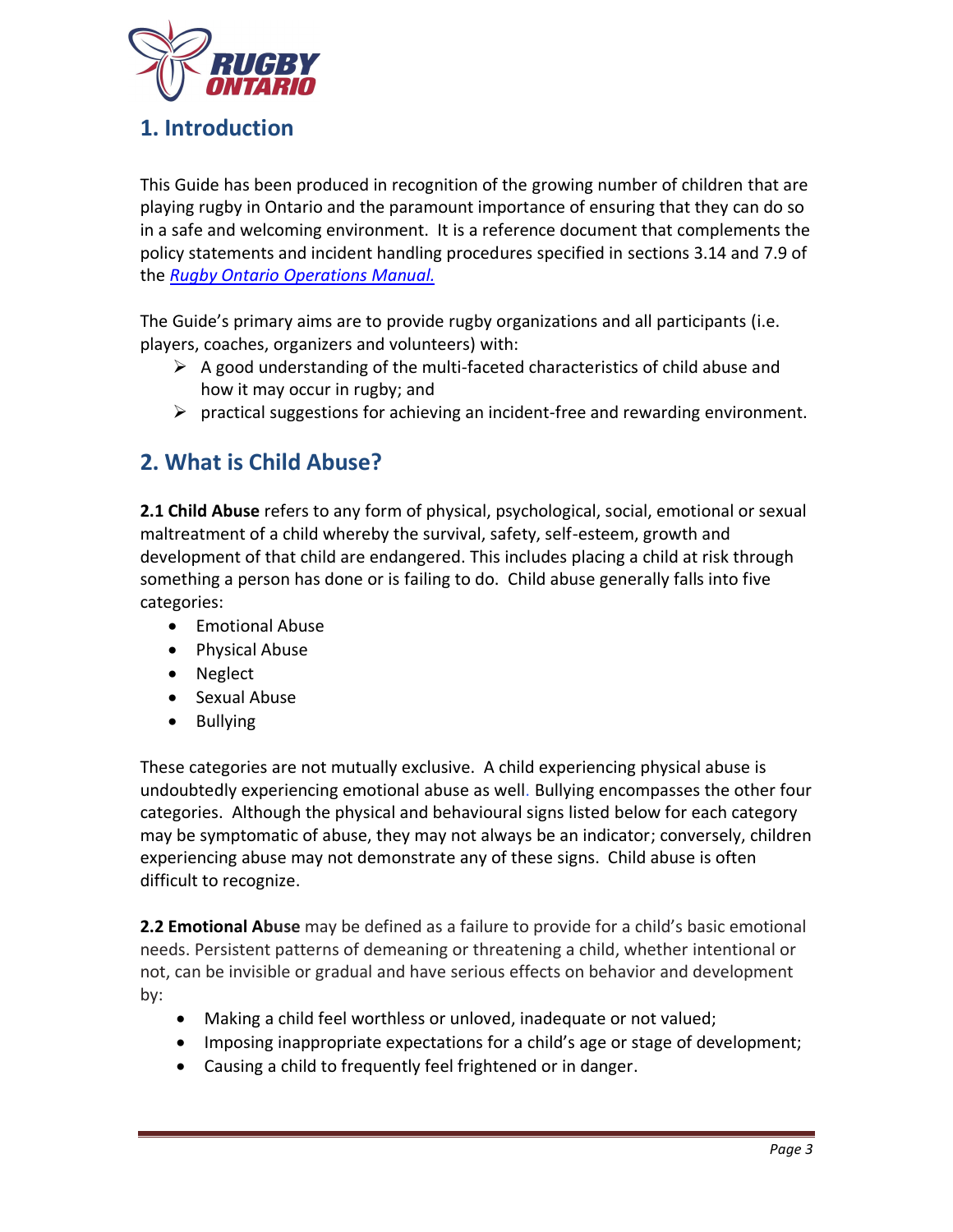

Emotional abuse in rugby may occur when children are subjected to:

- A persistent lack of respect through being continually ignored, given the 'silent treatment' or being subjected to name-calling and swearing;
- Constant blame or humiliation by being told that they are stupid or 'slow' (which may be accompanied by persistent and demeaning correction);
- Continual aggressiveness (which makes them feel frightened);
- Praise being withheld or used as a control device.

Signs which *may* raise concerns about emotional abuse in a rugby context include:

- low self-esteem
- significant decline in concentration
- running away
- indiscriminate friendliness and neediness
- extremes of passivity or aggression
- self-harm or mutilation

**2.3 Physical Abuse** may be defined as an actual or attempted physical injury to a child, including the administration of toxic substances, where there is knowledge or reasonable suspicion, that the injury was knowingly inflicted or not prevented. It involves deliberately using force against a child in such a way that the child is either injured or is at risk of being injured.

It is important to distinguish between accidental cuts and bruises on parts of the body like elbows, shins and knees which are sustained not just in contact sports such as rugby but also throughout childhood, and physical abuse in rugby which may occur when children incur bodily harm due to:

- deliberately hitting, shaking or throwing;
- the nature and intensity of training or competition exceeding the capacity of a child's immature and growing body;
- over-playing an athlete;
- failure to do a risk assessment of physical limits (which are not necessarily linked to age) or pre-existing medical conditions (e.g. skin disorders, bone diseases);
- knowingly failing to take action to avoid unsafe situations;
- administering, condoning, or failure to intervene in drug use; or
- administering drugs to enhance performance.

Signs which *may* raise concerns about physical abuse in a rugby context include:

- refusal to discuss injuries
- aggression towards others
- improbable excuses given to explain injuries
- fear of parents being approached for an explanation
- running away
- untreated injuries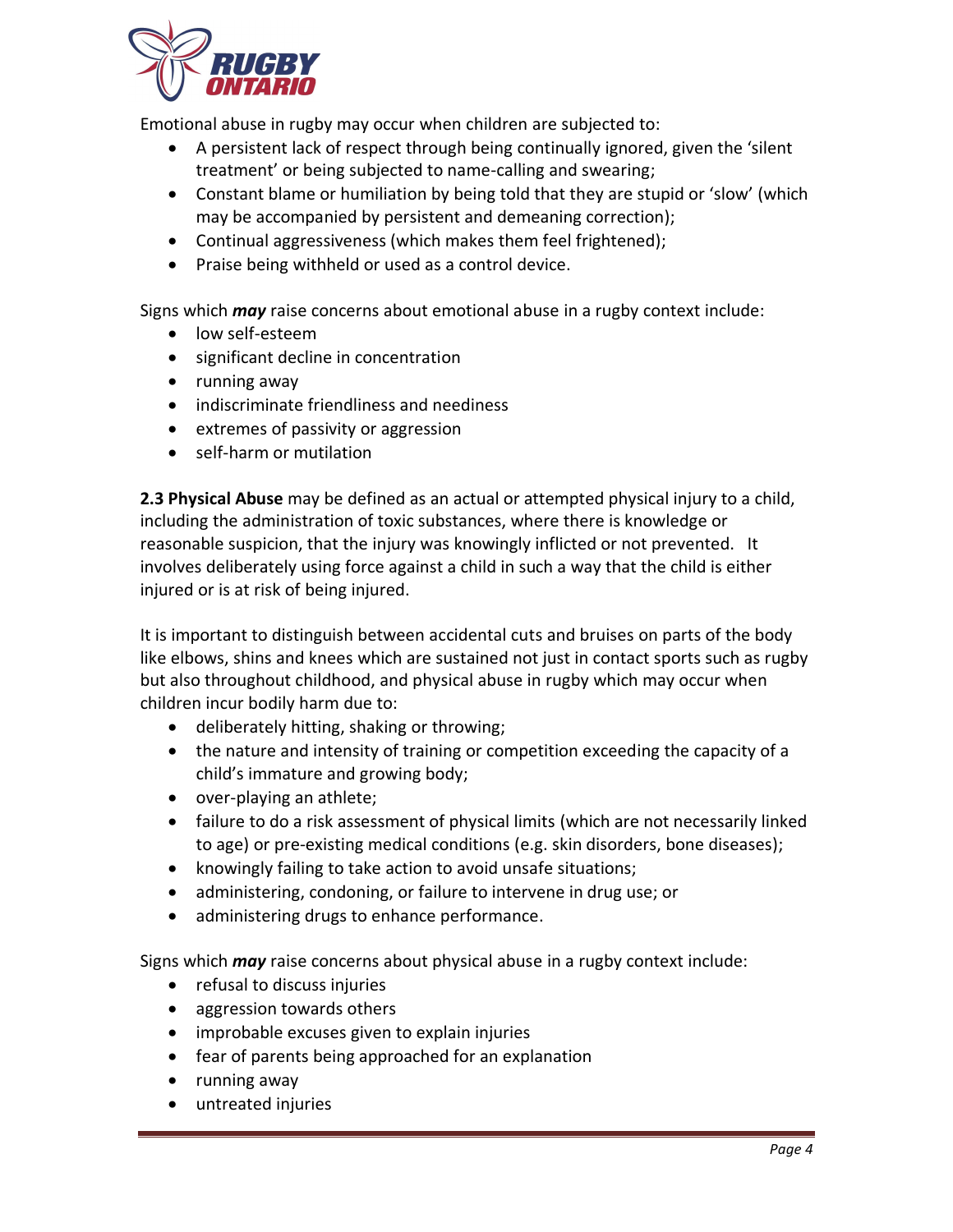

- excessive physical punishment
- avoiding activities due to injuries or possibility of injuries being discovered
- unexplained injuries, particularly if recurrent or on parts of the body where accidental injuries are unlikely [e.g. on the cheeks or thighs].

**2.4 Neglect** is a form of abuse manifested through ignoring or discrediting a child's emotional and physical needs including food and water, clothing, cleanliness, shelter and warmth. Failure to meet these essential needs may impair the physical or emotional health and development of a child. Physical or emotional neglect in rugby may occur when there is:

- a lack of encouragement, praise, or direct listening to a child it leaves no scars but can be emotionally devastating, leading to feelings of abandonment, confusion, low self-esteem and delayed emotional development;
- exposure to extreme weather conditions;
- failure to seek medical attention for injuries;
- use of unsafe equipment;
- exposure to a hazardous environment without a proper risk assessment of the activity;
- failure to provide adequate water and water breaks;
- failure to properly supervise activities.

Signs which *may* raise concerns about neglect in a rugby context include:

- constant hunger/thirst
- poor personal hygiene and/or poor state of clothing
- constant tiredness
- frequent lateness or unexplained non-attendance at practices or games
- untreated medical problems
- low self-esteem
- poor peer relationships
- stealing

**2.5 Sexual Abuse** is manipulating or forcing a child to take part in sexual activities whether or not the child is aware of or consents to what is happening. Sexual abuse may involve physical contact or non-contact acts such as forcing children to look at, or be involved in, the production of pornographic material, to watch sexual activities or encouraging them to behave in a sexually inappropriate manner. Sexual abuse in rugby may occur when there is:

- exposure to sexually explicit inappropriate language, jokes or pornographic material;
- inappropriate touching or other forms of physical contact (e.g. during coaching sessions);
- sexual intercourse and/or sexual activity with a child as defined by law in Ontario.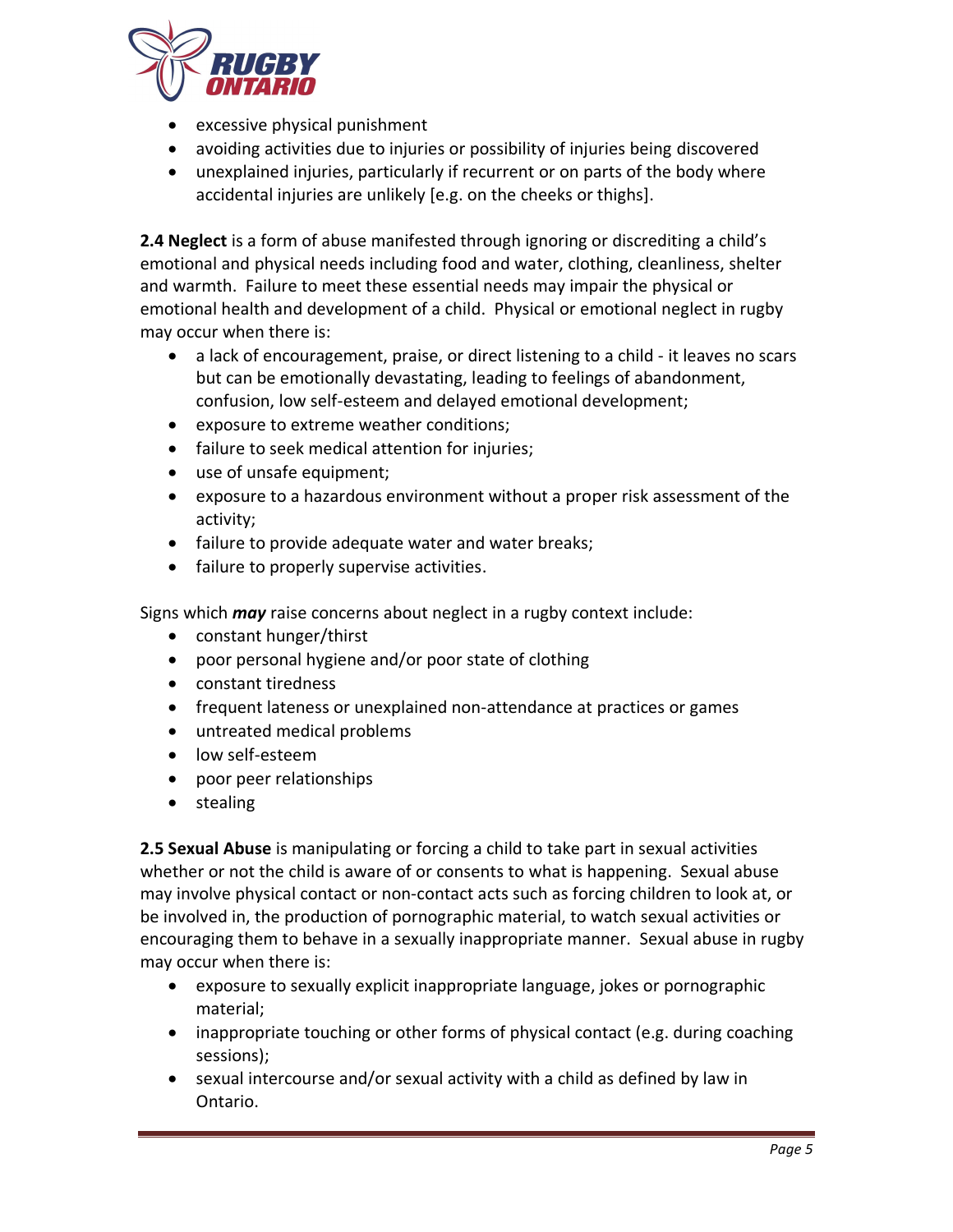

Sexual abuse can be difficult to identify because it often happens away from others and those who experience it often do not tell anyone. In some cases, there may be no physical or behavioural signs to suggest that a child has been sexually abused. Signs which *may* raise concerns about sexual abuse in a rugby context include:

- lack of trust in adults
- over-familiarity with adults
- fear of a particular adult, or fear of an adult with whom a close relationship would normally be expected
- third party expressions of concern about possible sexual abuse of a child
- social isolation being withdrawn or introverted and poor peer relationships
- reluctance or refusal to participate in physical activity or to change clothes for games
- displays of sexual knowledge beyond the child's age
- description by a child of what appears to be an act of a sexual nature involving him/her

**2.6 Bullying** has become a significant issue for children and parents. It may be defined as 'repeated, systematic, and aggressive verbal, psychological or physical conduct by an individual or group against a child'. It is difficult for those being bullied to defend themselves. Bullying can be difficult to identify because it often happens away from others and those who are bullied often do not tell anyone. Although anyone can be the target of bullying, children who are typically shy, sensitive, anxious or insecure are often the victims. Sometimes they may be singled out for physical reasons – being overweight, physically small, having a disability or belonging to a different race, faith or culture. Bullying in rugby may occur when a child is exposed to:

- a parent who pushes too hard;
- a coach who adopts a 'win-at-all-costs' philosophy;
- another player who intimidates inappropriately;
- a club official who places unfair pressure on a child;
- a spectator who shouts abuse;
- theft, hitting, kicking in some cases, this may constitute a criminal offense;
- racist or homophobic taunts; threats; graffiti; gestures; unfounded rumors; teasing; name-calling; and racist, religious, ethnic or cultural slurs or defamatory remarks;
- being tormented, ridiculed, humiliated, ignored, isolated during a group activity or discouraged from social acceptance by teammates/peer group;
- unwanted physical contact or abusive/suggestive comments.

Signs which **may** raise concerns about bullying in a rugby context include:

- reduced concentration or becoming withdrawn
- hesitation or reluctance to attend training sessions or games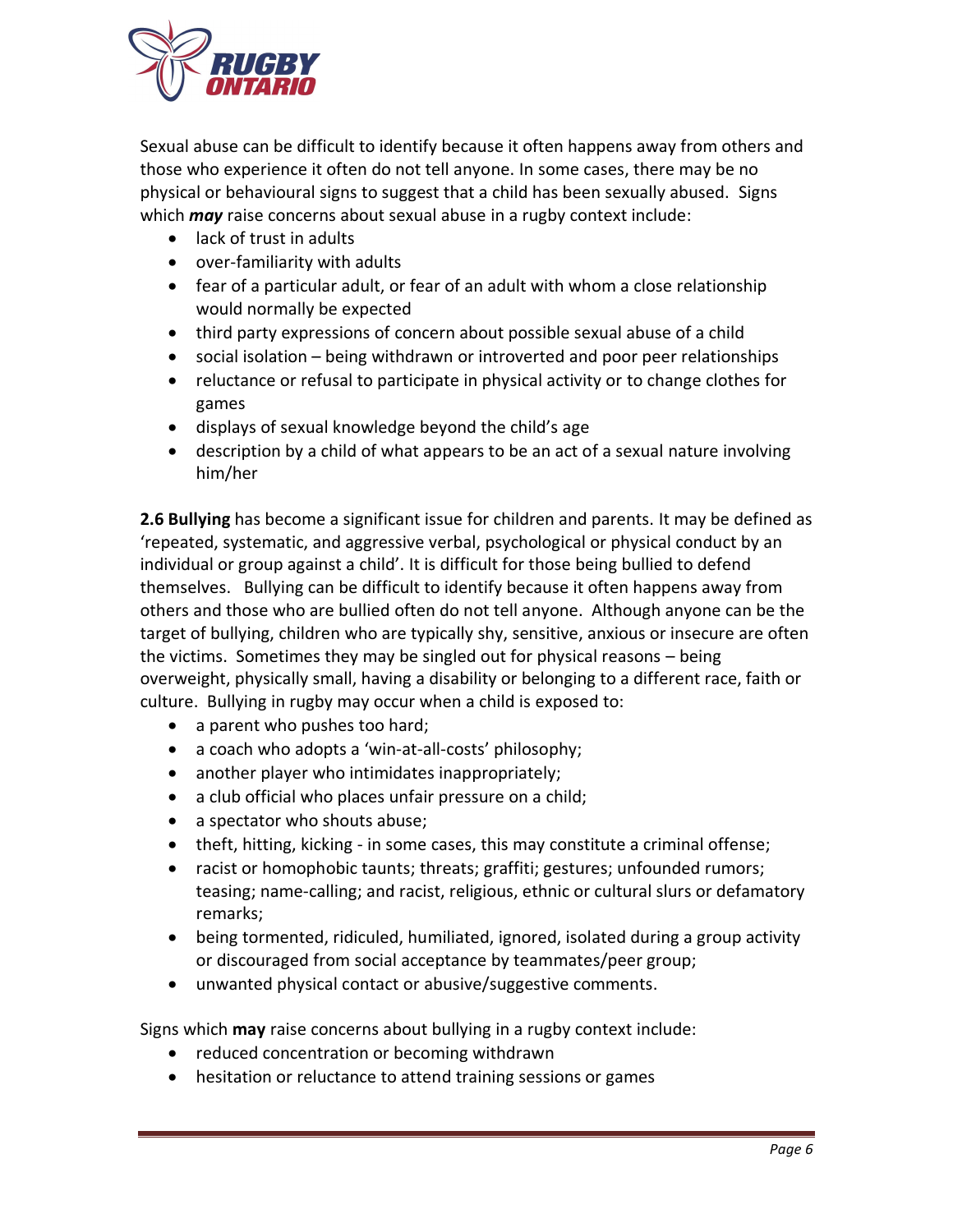

- often being the last one picked for a team or group activity for no apparent reason
- being picked on by teammates when they think your back is turned
- reluctance to go to certain places or work with a certain individual
- missing or damaged clothing or personal possessions
- unexplainable bruising or other injuries
- 'losing' pocket money repeatedly
- becoming nervous and withdrawn
- suddenly prone to lashing out at people, either physically or verbally, when normally quiet

## **3. Recruitment and Selection of Individuals Involved with Children Playing Rugby**

**3.1 Policy Requirement:** Rugby Ontario requires its Members to:

- carefully screen and select those individuals whose role places them in positions of authority or regular supervisory capacity with children; and
- have suitable measures in place to ensure that all volunteers and others not registered with Rugby Canada are suitable for working with children.

**3.2 Position Descriptions:** To achieve this policy aim, it is strongly recommended that a position description be prepared for every position involving interaction with children. These descriptions should encompass not only the standard, formal positions of coaches, assistant coaches, therapists and team managers but also those less formal ones (e.g. water carriers, assistant team managers) which are often undertaken by volunteers who may or may not be club members). As a minimum, each description should include the following:

- The aims of the program/activity in which children are participants;
- Its roles and responsibilities as they relate to interactions with children;
- The level of experience or qualifications required (e.g. coaching certification);
- Details of Rugby Ontario's Child Protection Policy;
- The mandatory requirement for a valid Police Record Check (Vulnerable Sector Screening);
- The mandatory requirement to sign Rugby Ontario's Code of Conduct.

**3.3 Candidate Interviews:** It is strongly recommended that Members interview every individual wishing to assume one of these positions. It should be carried out according to acceptable interview protocols:

- Have at least two members of the Club Executive conduct an interview;
- Verify all required qualifications;
- Ask a standard set of information-gathering questions of each candidate;
- Avoid questions that allow for simple 'Yes' or 'No' answers.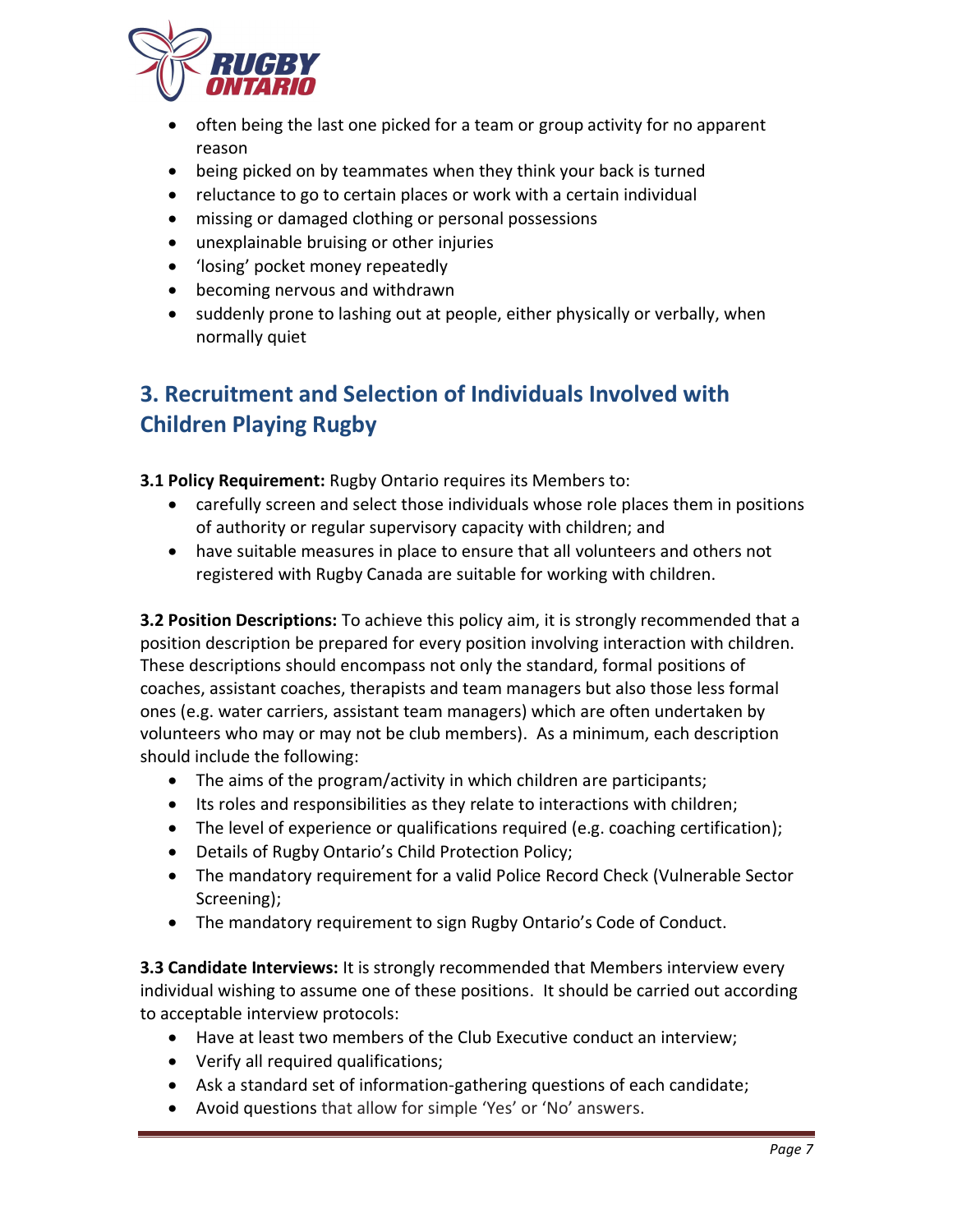

Appendix 1 provides a sample set of questions and the type of answers that interviewers might look for in a good candidate.

## **4. Responsibilities of Child Protection Officers (CPO's)**

**4.1 Policy Requirement:** Rugby Ontario requires any Member running age-grade programs to appoint a Child Protection Officer (CPO).

**4.2 Position Description:** To assist clubs in establishing a CPO position, a standard position description has been included in this Guide as Appendix 2.

**4.3 Candidate Interviews:** It is strongly recommended that clubs follow the same selection process to that described above for individuals involved with children playing rugby.

**4.4 Relationship with the Provincial Child Protection Officer:** Rugby Ontario has established the position of Provincial Child Protection Officer which reports to the Chief Executive Officer. One responsibility of this position is to maintain open lines of communication with CPOs in terms of:

- advising on how to handle incidents or concerns;
- keeping them current on information relevant to their position; and
- providing training opportunities and/or materials to share with club members.

**4.5 Incident Handling Procedures:** These are documented in section 7.9 of the *[Rugby](http://www.rugbyontario.com/content_page/10018061/)  [Ontario Operations](http://www.rugbyontario.com/content_page/10018061/) Manual.*

**4.6 Relationship to Club Executives:** It should be understood by all club members and volunteers that the CPO is expected to provide feedback to the club executive on any training needs or concerns about poor practices. In turn, the club executive is expected to be supportive of the CPO and responsive to any feedback and recommendations received.

## **5. Responding to Concerns or Disclosures about Abusive Behaviour**

**5.1 General Approach:** Concerns about children being exposed to abusive behavior generally arise in one of three ways:

- The child independently makes a disclosure to a parent or other trusted adult;
- Based on signs observed by a parent or other trusted adult, the child makes a disclosure;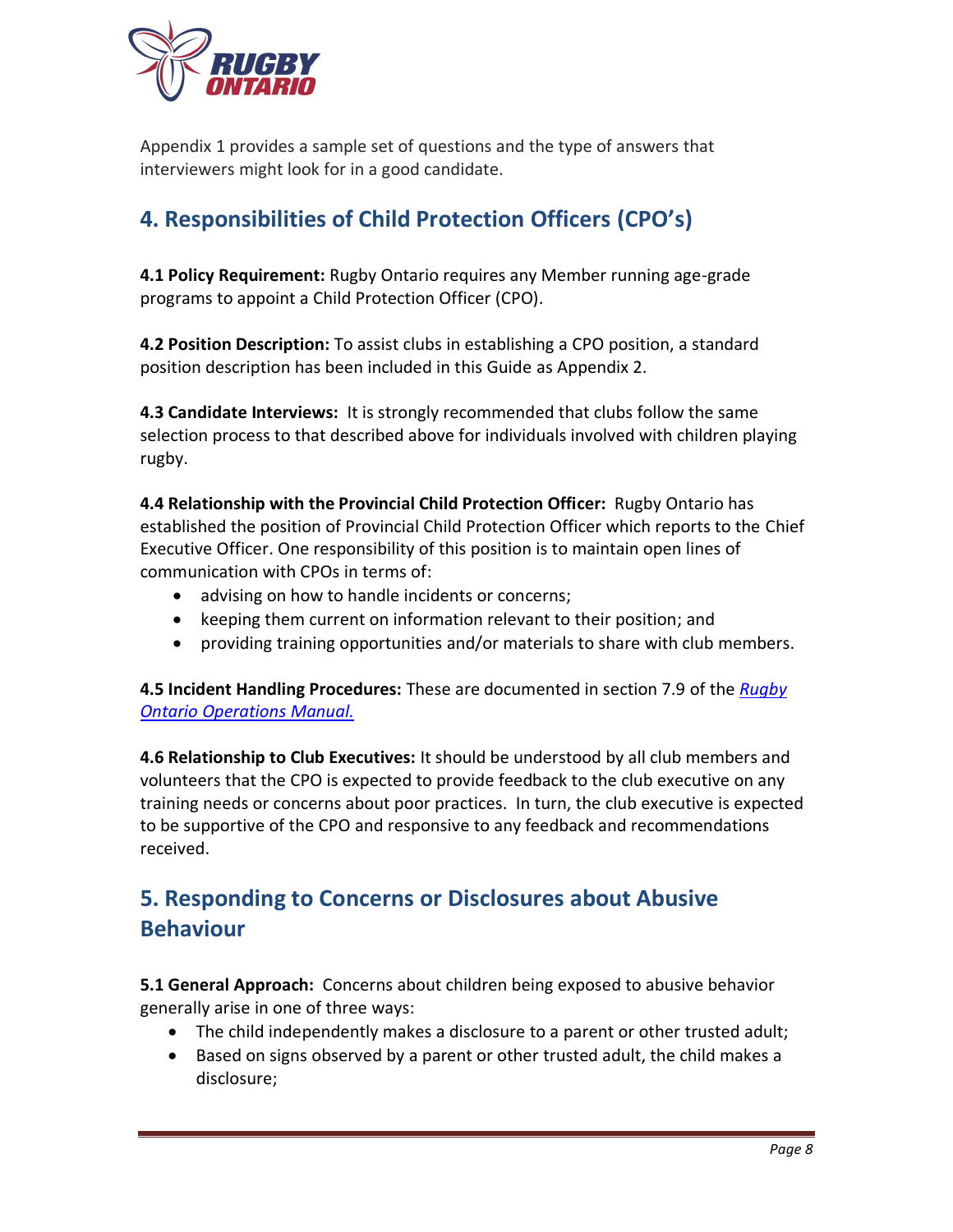

• No disclosure is made but the person strongly suspects abuse based on observing changes in the child's behavior.

As it takes considerable courage for a child to disclose exposure to abusive behavior, such disclosures need to be handled very carefully and sensitively to avoid causing further distress to the child. As false allegations are very rare, if a child discloses being abused or information is obtained which gives reason to believe that a child is being abused, it is imperative that the person receiving the disclosure or information immediately:

- Ensures that the child receives appropriate help and support including removal from the alleged abuser and assurance that an appropriate course of action will ensue;
- If not the child's parent, informs the parents of the disclosure and intent to notify the Club's CPO;
- Informs the appropriate CPO of the disclosure but otherwise keeps the disclosure confidential unless requested to inform a third party;
- If the CPO is unavailable or an immediate response is required, consults the police and social work services/Children's Aid Society for advice (as these organizations have a statutory responsibility for the protection of children and may already hold other concerning information about the child.

Based on the information received, the CPO will make an Initial Assessment in accordance with the procedures specified in section 7.9 of the *[Rugby Ontario](http://www.rugbyontario.com/content_page/10018061/)  [Operations](http://www.rugbyontario.com/content_page/10018061/) Manual.*

**5.2 Reluctance to Report Concerns or Disclosures:** Adults are sometimes reluctant to report concerns or disclosures for fear that the alleged abuser will sue them for defamation if the allegation is unfounded. To be defamatory, a statement must be untrue. Even if subsequently shown to be untrue, the statement will be protected by 'qualified privilege' provided that it is made to the appropriate authority in response to a duty, whether legal, moral or social or in the protection of an interest. However, unjustified repetition of allegations to third parties or statements made by malice even to the appropriate authority will not be protected by privilege. In such circumstances, an action of defamation could be successful.

### **5.3 Good Response Practices:**

- React calmly, so as not to frighten the child.
- Listen and take what the child says seriously. Do not show skepticism.
- Provide reassurance that the child is not to blame and was right to tell someone.
- Be aware of interpreting what the child says, especially if there are learning or physical disabilities which affect communication or English is not the first language.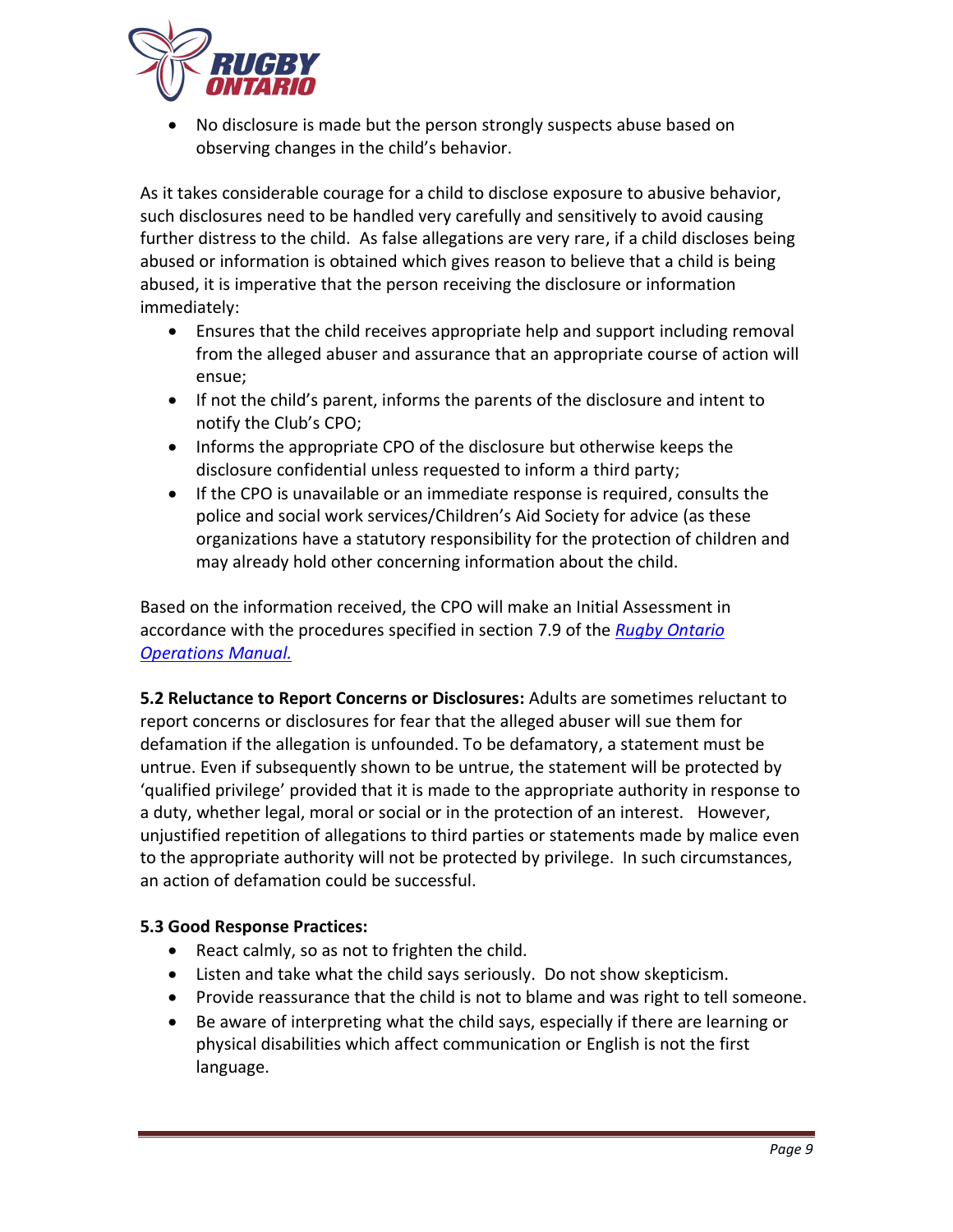

- Do not assume that the experience was bad or painful it may have been neutral or even pleasurable.
- Avoid projecting your own reactions onto the child.
- Avoid asking any questions. If necessary, only ask enough questions to gain basic information to establish the *possibility* that abuse may have occurred. Only use open-ended, non-leading questions such as Who? Where? When?
- Do not introduce personal information from either your own experiences or those of other children.

#### **5.4 Practices to Avoid:**

- Panicking.
- Showing shock or distaste.
- Probing for more information than is offered.
- Speculating or making assumptions.
- Making negative comments about the subject of the disclosure or concern.
- Approaching the subject of the disclosure or concern.
- Making promises, agreeing to keep secrets or giving a guarantee of confidentiality.
- Sharing concerns with a parent who may be responsible for, or have knowledge of the abuse as this may place the child at further risk.

**5.5 Recording the Concern or Disclosure:** Make a written record of the information as soon as possible using the *[Rugby Ontario Child Protection Incident Report](http://www.rugbyontario.com/content_page/10034575/) Form*, completing as much of the form as possible including:

- The child's name, age, date of birth, home address and telephone number;
- Any times, dates or other relevant information concerning the incident;
- Whether the concern being expressed is that of the person making the report or another person;
- The child's account, if it can be given, of what happened and how any injuries occurred *using the child's own words;*
- The nature of the concern (include all of the information obtained during the initial account e.g. time, date, location);
- A description of any visible (when normally dressed) injuries or bruising, behavioral signs, indirect signs (but do not physically examine the child);
- Details of any witnesses;
- Whether or not the child's parents have been informed;
- Details of anyone else who has been consulted and the information obtained;
- If it is not the child making the report, note whether the child has been spoken to and, if so, what was said *using the child's own words; and*
- The child's views on the situation.

Sign and date the report and send to the CPO as soon as possible. If the form can be completed electronically, print a copy, sign and date and then delete immediately - do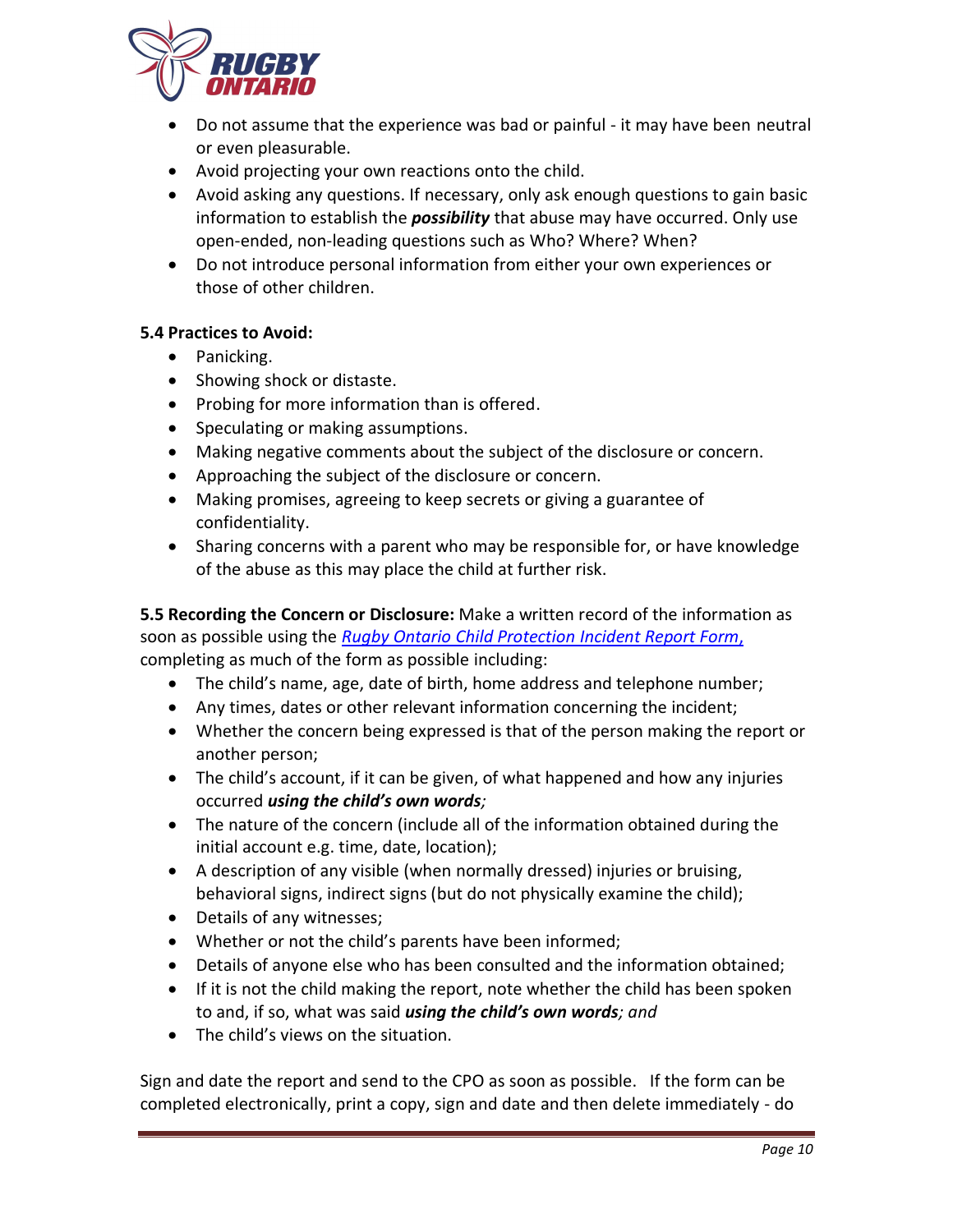

not save copies to the hard drive or a memory stick where they may be accessed by others.

## **6. Guidelines for Individuals Involved with Children Playing Rugby**

**6.1 General:** As children's rugby takes place in many different locations, environments and formats, it is impossible to provide specific guidance on many of the issues covered. Ultimately, most situations require judgment about what is practicable and reasonable in the circumstances. The following guidelines, which are based on generally recognized common sense and practicality, serve several useful functions:

- set out for adults what behaviour is acceptable and unacceptable;
- set out for children and their parents the standards of practice which they and the organization should expect from those who work/volunteer with children;
- define standards of practice expected from those to whom it applies;
- form the basis for challenging and improving practices;
- help to safeguard club members and volunteers by encouraging them to adhere to agreed standards of practice.

### **6.2 Good practices:**

- Make rugby fun, enjoyable and promote fair play.
- Treat all children equally, respectfully, fairly and with dignity.
- Involve parents wherever possible.
- Build balanced relationships based on mutual trust and, where practical, include children in the decision-making process.
- Always work in an open environment.
- Put the welfare of each child first before winning or achieving performance goals.
- Be an excellent role model by dressing appropriately and not smoking, drinking alcohol or using drugs in the company of children.
- Give enthusiastic and constructive feedback.
- Recognize the developmental needs and capacity of children in training and competitions.

### **6.3 Practices to be avoided:**

- Having 'favorites' this could lead to resentment and jealousy by other children and could be misinterpreted by others.
- Spending excessive amounts of time alone with children away from others.
- Taking children alone on car trips, however short.
- Being a party to private or unobserved situations.
- Entering children's bedrooms on trips away from home, unless in an emergency situation or in the interest of health and safety. If it is necessary to enter rooms,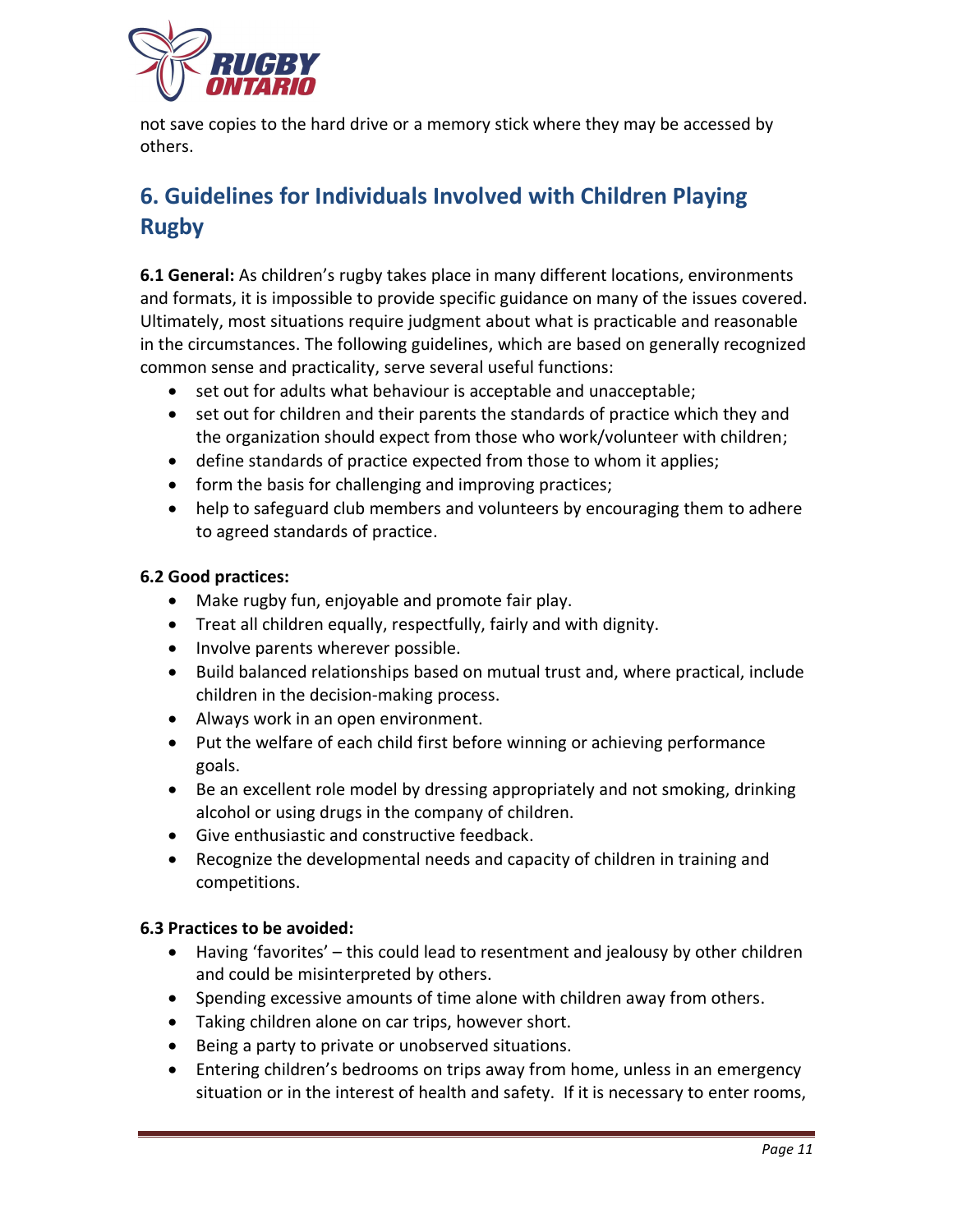

alert the occupants by knocking and announcing your intention to enter. The door should remain open, if appropriate.

- Doing things of a personal nature for children that they can do for themselves.
- Pushing children against their will and putting undue pressure on them in training and competitions.
- Providing negative criticism.
- Placing children under the age of 16 years in positions of responsibility in relation to other children.
- Taking on responsibility for tasks for which you are not appropriately trained.

### **6.4 Practices that are NEVER condoned:**

- Engaging in sexually provocative games, including horseplay.
- Engaging in rough or physical contact except as permitted within the rules of the game or competition.
- Forming intimate emotional, physical or sexual relationships with children.
- Allowing or engaging in touching a child in a sexually suggestive manner.
- Allowing children to swear or use sexualized language unchallenged.
- Making sexually suggestive comments to a child, even in fun.
- Reducing a child to tears as a form of control.
- Allowing allegations made by a child to go unchallenged, unrecorded or not acted upon.
- Inviting or allowing children to stay with you at your home.
- Coaches and other leaders sharing a room alone with a child for sleeping accommodation.

**6.5 Recommended Adult-To-Child Ratios in Children's Rugby:** In general practice, the average ratio of adult-to-child should be:

| <b>Age Range</b> | <b>Ratio Adults: Children</b> |
|------------------|-------------------------------|
| 5 yrs old & over | 1:8                           |
| 8 yrs old & over | 1:10                          |

All activities should be planned to involve a minimum of two adults, preferably one male and one female. The following factors should be considered when deciding how many adults are required to safely supervise children:

- The number of children involved in the activity.
- The age, maturity and experience of the children.
- Whether any of the coaches or children has a learning or physical disability or special needs and requirements
- Whether any of the children have challenging behaviour.
- The particular hazards associated with the activity and the environment.
- The level of qualification and experience of the coaches.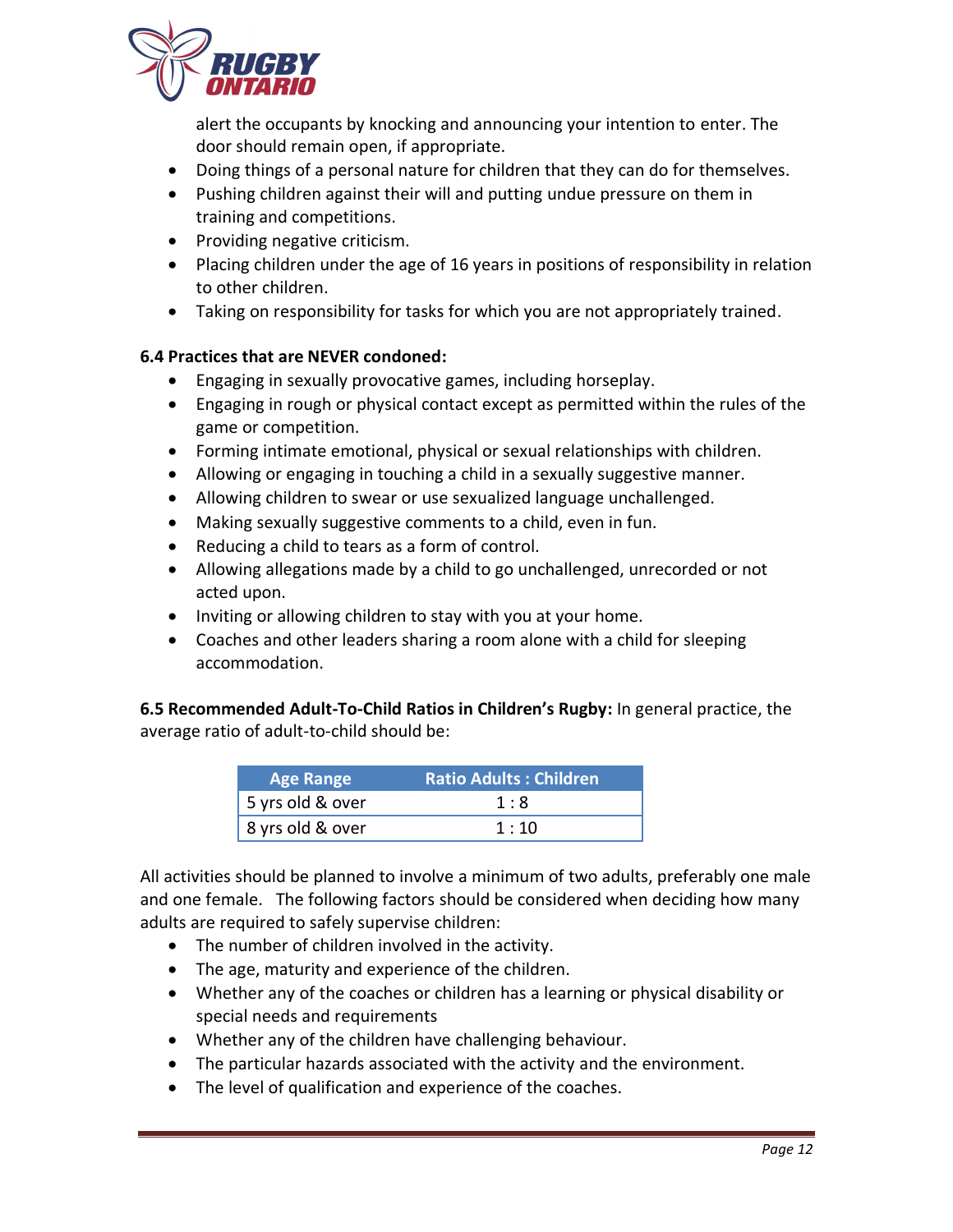

The characteristics of the program of activities.

**6.6 Physical Contact with Players:** All forms of physical contact should respect and be sensitive to the needs and wishes of the child and should take place in a manner of dignity and respect. Parents and children should be made aware of the situations in which contact of a physical nature (especially in coaching) may happen when they join the club. Children should be encouraged to express their views on physical contact.

Coaching instruction should be clearly explained with a description of how it is proposed to handle or have contact with the child before doing so. This should be accompanied by checking if the child is comfortable. Manual support should be provided openly and must always be proportionate to the circumstances.

If it is necessary to help a child with personal tasks e.g. toileting or changing, the child and parents should be encouraged to express a preference regarding the support and should be encouraged to speak out about methods of support with which they are uncomfortable. Club members and volunteers should work with parents and children to develop practiced routines regarding their personal care so that parents and children know what to expect.

**6.7 First Aid and the treatment of injuries:** All coaches/managers/administrators and volunteers must ensure that:

- There is an accessible and well-stocked first aid kit at the venue at all times.
- There is access to a cell phone or telephone.
- There is awareness of any pre-existing medical conditions, medicines being taken by participants or existing injuries and treatment required.
- Only those with a current, recognized first aid qualification treat injuries.
- In more serious cases, assistance is obtained from a medically qualified professional as soon as possible.
- A *[Rugby Ontario](http://www.rugbyontario.com/content_page/10034575/) Serious Injury Notification Report Form* is completed if a child sustains a significant injury along with the details of any treatment given.
- Where possible, access to medical advice and / or assistance is available.
- A child's parents are informed of any injury and action taken as soon as possible.
- The circumstances in which any accidents occur are reviewed to avoid future repetitions.

**6.8 Photography and video guidelines:** The aim of these guidelines is to not to prevent bona fide persons from recording activities for performance development reasons or achievements. They aspire to ensure that children are protected from the manipulation of photographs and video footage in a way that harms children or places them at risk of harm. Some rugby fixtures take place where club members and volunteers have little or no control over the environment (e.g. training/playing fields in areas to which the public have general rights of access). In these circumstances, club members and volunteers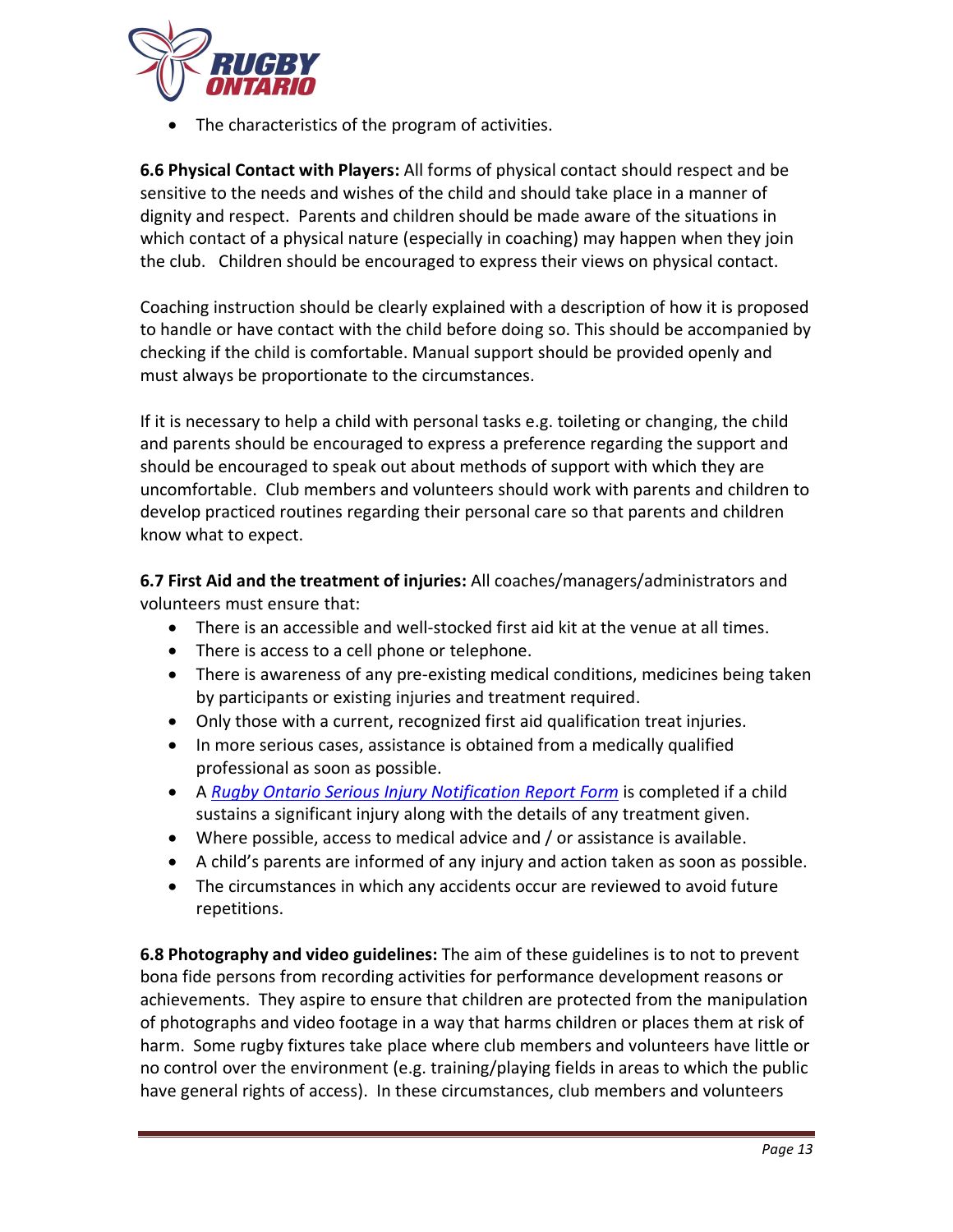

should take all reasonable steps to promote the safe use of photography and video to respond to any concerns raised. Although Rugby Ontario has no power to prevent individuals from photographing or making video footage in public places, it reserves the right to prohibit the use of photography or video equipment at any event or activity with which it is associated. The following guidelines cover recording activities by Rugby Ontario and its member clubs:

- Parents and children should be notified of the intent to take photographs or use video equipment at a rugby activity along with the reason for doing so (e.g. promotional purposes).
- Parents should be offered the opportunity to withhold their permission. In the absence of any expressed objection, parental agreement will be assumed.
- Where appropriate, children should be asked their views. If a child is able to provide an informed view, this must be taken into consideration.
- Recognizing that the best interests of the child are paramount, every reasonable effort should be made to give effect to the individual wishes of parents and children.
- Materials promoting events should state where photography and use of video is to take place.
- Those who have sought and obtained permission to photograph or use video equipment should be formally identifiable.
- Information about what to do if there are concerns should be available.
- Registration of intention to photograph or use video equipment should be required on the day of the activity.
- No photography or use of video equipment is allowable when there is unsupervised access to children or one-to-one sessions unless this has been explicitly agreed with the child and parent.
- No photography or use of video equipment is allowable in changing areas.
- All negatives, copies of videos and digital photograph files in the possession of Rugby Ontario or its member clubs are to be stored in a secure place. They should not be kept for any longer than is necessary having regard to the purposes for which they were taken.
- Images are not to be shared with external agencies unless express permission is obtained from the child and parent.
- Any person behaving in a way which could reasonably be construed as inappropriate in relation to the photography or use of video equipment should be reported to the person in charge on the event/activity and approached for an explanation. If a satisfactory explanation is not provided, the circumstances should be reported to the relevant CPO and, where appropriate, to the police.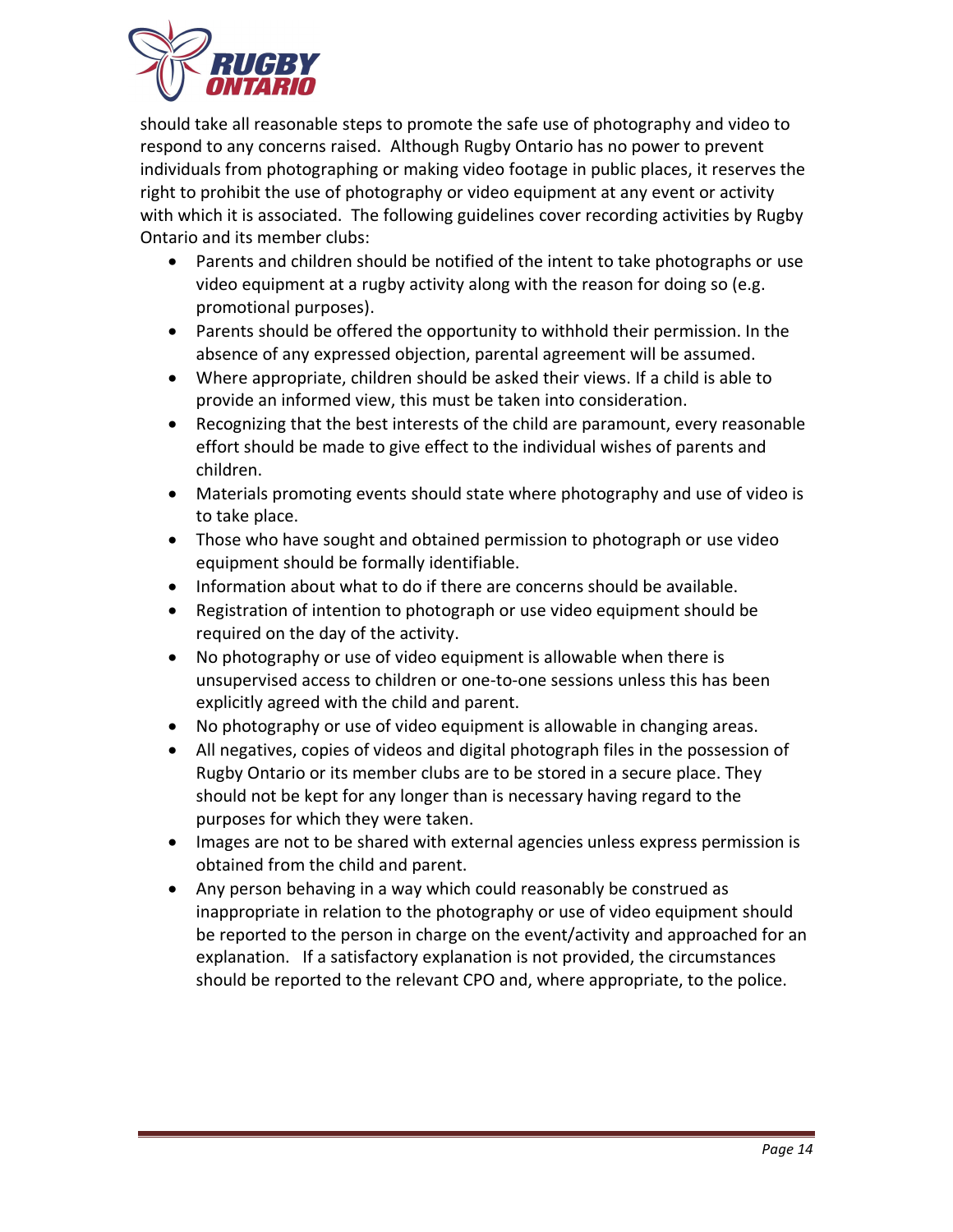

**6.9 Internet/Social Media Publishing Guidelines:** Good practices for internet publishing include:

- Obtaining written consent from the child's parents before publishing any information about a child. If the material is changed from the time of consent, the parents must be informed and consent provided for the changes.
- Taking special care in relation to vulnerable children (e.g. child fleeing domestic violence or a child with a disability), by considering whether publication could place the child at risk.
- Ensuring that athletes who have a public profile as a result of their achievements are entitled to the same protection as all other children. In these cases, common sense is required with decisions reflecting the best interests of the child.
- Ensuring that information posted on RO and member club websites/social media never includes personal information that could identify a child (e.g. home address, e-mail address, telephone number).
- Directing all contact to Rugby Ontario or the appropriate member club.
- Restricting credit for achievements to a child's name.
- Never portraying children in a demeaning, tasteless or a provocative manner (e.g. in a state of partial undress, other than when depicting an action shot within the context of the sport - attire such as tracksuits or t-shirts may be more appropriate).
- Restricting the distribution of information about specific events or meetings (e.g. coaching sessions) to those directly involved.
- Reporting any concerns or enquiries about publications or the internet/social media to the appropriate CPO.

**6.10 Cell Phones:** Text messaging is a quick and easy way to communicate with others and is a popular and often preferred means of communication with children. Club members and volunteers must be aware that intimidating, bullying or even abusive messages can be discreetly sent by text. Information sent in this way, even where wellmeaning, could be misinterpreted. Good practices for text messaging include:

- Club members / volunteers considering whether it is necessary and appropriate to hold the cell phone numbers of children. The general principle is that all communications with children should be open, transparent and appropriate to the nature of the relationship.
- Making contact at the phone number that the parent has provided on the child's behalf.
- Agreeing with children and parents what kind of information should be communicated directly to children either via cell phone (e.g. "need to know" information such as the last minute cancellation of a training session).
- Carefully storing the cell phone numbers of children and providing access only to those who need access for a legitimate reason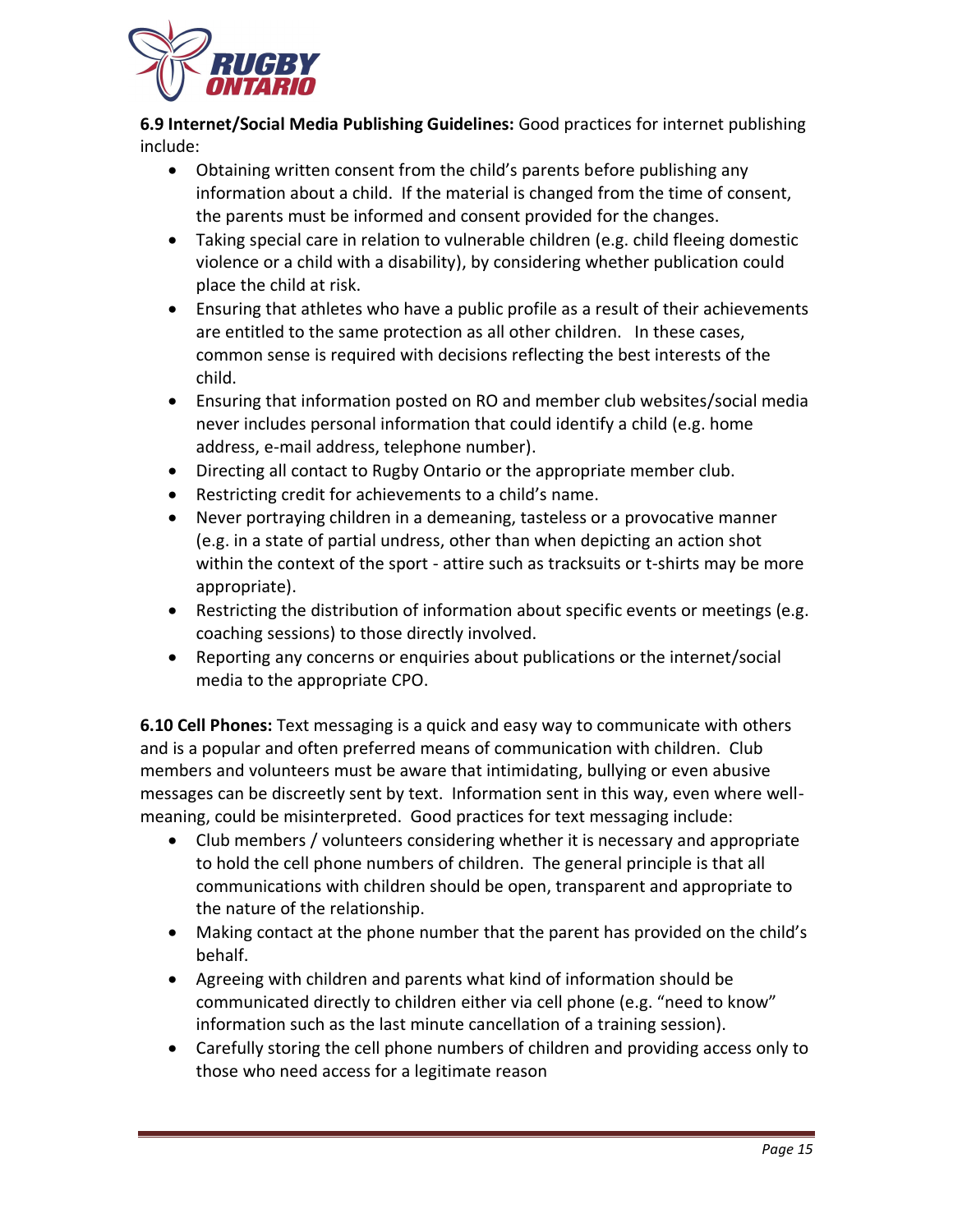

- Never engaging in personal or sensitive communications with children via text message
- Reporting all concerns about the inappropriate use of text messaging to the appropriate CPO.

There have already been a number of cases where children have been placed at risk as a result of the ability to discreetly record and transit images through cell phones. The use of cell phones in this way can be very difficult to monitor. The guidelines for the use of photographs and videos (refer to section 6.9 above) should be observed in relation to the use of cell phones as cameras / videos. Particular care is required to prevent photographs or video footage occurring in areas where personal privacy is important (e.g. changing rooms, bathrooms and sleeping quarters). All concerns about the inappropriate use of cell phones to record photographs or video footage should be reported to the appropriate CPO and, if necessary, to the police.

## **7. Managing Challenging Behaviours**

**7.1 General:** Coaches/Managers/Administrators/Officials and Volunteers who deliver activities to children may, from time to time, have to deal with a child's challenging behaviour. In such cases, they should not attempt to respond by using techniques for which they have not been trained. The following guidelines identify (a) strategies and deterrents which can be used to encourage a proactive response to supporting children in managing their own behavior; and (b) unacceptable sanctions or interventions.

**7.2 Planning Activities:** Coaches should consider whether any members of the group have previously presented, or are likely to present, any difficulties in relation to the activities involved, other participants or the rugby environment. In such instances, strategies to manage any perceived difficulties should be agreed in advance of the activity including the appropriate number of adults required to safely manage and support the activity by responding to any challenging behaviour and safeguarding other members of the group and the staff / volunteers involved.

**7.3 Agreeing on acceptable and unacceptable behaviours:** Coaches, managers, administrators, officials, volunteers, children and parents should be involved in developing an agreed statement of what constitutes acceptable and unacceptable behaviour and the range of sanctions which may be applied in response to unacceptable behaviour. If and when such a list is compiled, every member of the group can be asked to sign it.

**7.4 Dealing with unacceptable behaviours:** In dealing with children who display risktaking or challenging behaviours, coaches/managers/administrators, and volunteers may consider the following options:

• Time out - from the activity, group or individual work;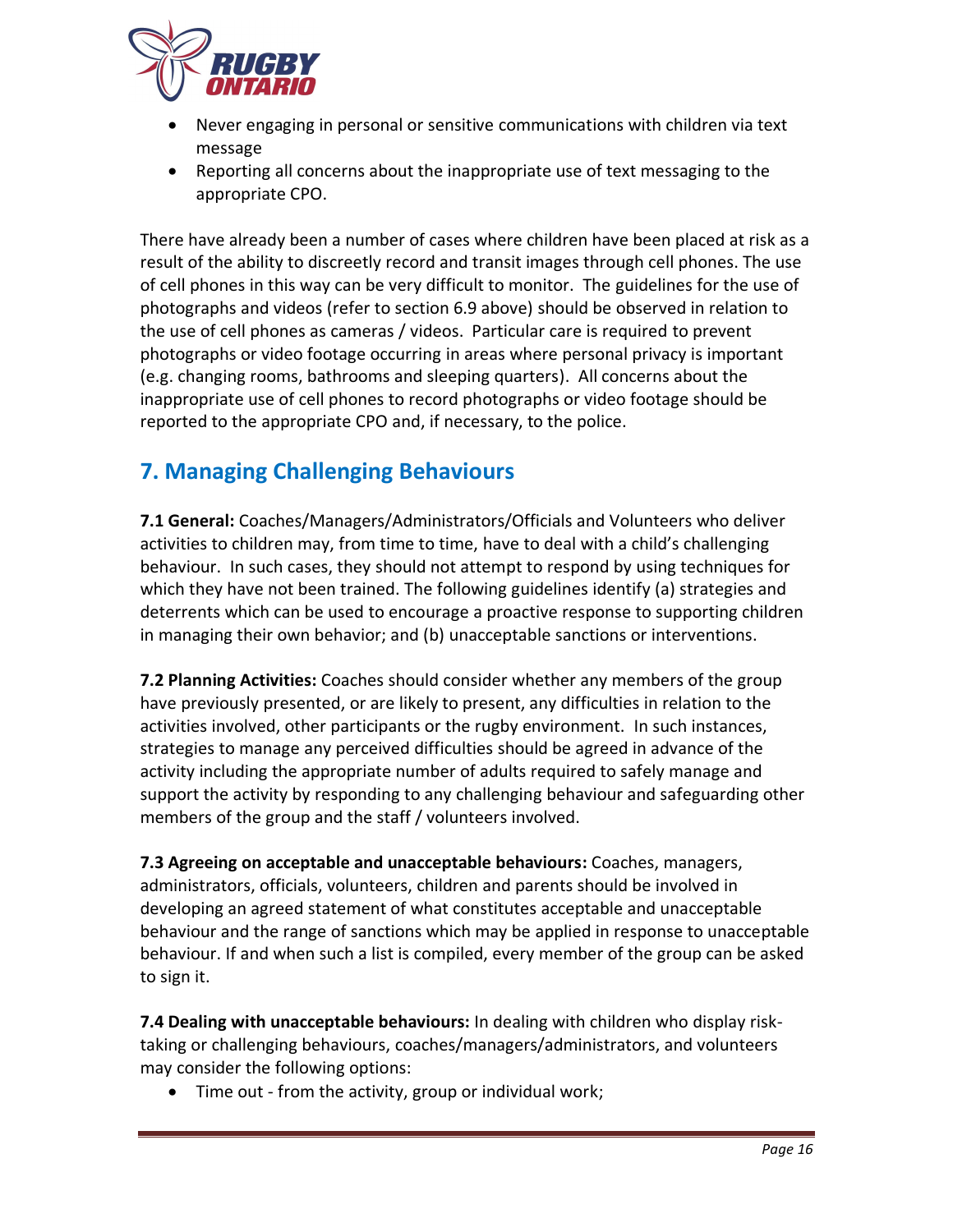

- Reparation the act or process of making amends;
- Restitution the act of giving something back;
- Behavioural reinforcement rewards for good behaviour, consequences for negative behavior;
- De-escalation talking through the situation with the child;
- Increased supervision;
- Individual 'contracts' as a condition of continued participation;
- Sanctions or consequences missing an outing.

Adults and children must not use the following measures to manage behaviour:

- Physical punishment or the threat of such;
- The withdrawal of communication from the child;
- Depriving access to food, water, changing facilities or toilets;
- Verbal intimidation, ridicule or humiliation.

Organizers and volunteers should review the needs of any child for whom deterrents are frequently necessary. This review should involve the child and the parents to ensure an informed decision is made about the child's continued participation in the group or activity. Ultimately, if a child continues to present a high level of risk or danger to himself/ herself or others, it may be reluctantly necessary to bar that child from further participation.

**7.5 Physical interventions:** The use of physical interventions should always be avoided unless it is absolutely necessary in order to prevent a child from injuring themselves, injuring others or causing serious damage to property. All forms of physical intervention should form part of a broader approach to the management of challenging behavior, one based on conscious decision-making and not a reaction. Before physically intervening, a person should ask "Is this my only option in order to manage the situation and ensure safety?" and be aware of the following considerations:

- Avoiding contact with buttocks, genitals and breasts.
- Achieving an outcome that is in the best interests of the child whose behaviour is of immediate concern.
- The circumstances, the risks associated with employing physical intervention compared with the risks of not employing physical intervention.
- The proportionality of the scale and nature of physical intervention to the behaviour of the child and the nature of harm / damage it might cause.
- For any form of physical intervention, applying only the minimum force needed to avert injury to a person or serious damage to property for the shortest period of time.
- Rejecting physical interventions which are deemed to present an unreasonable risk to children or others.
- Rejecting physical intervention as a form of punishment.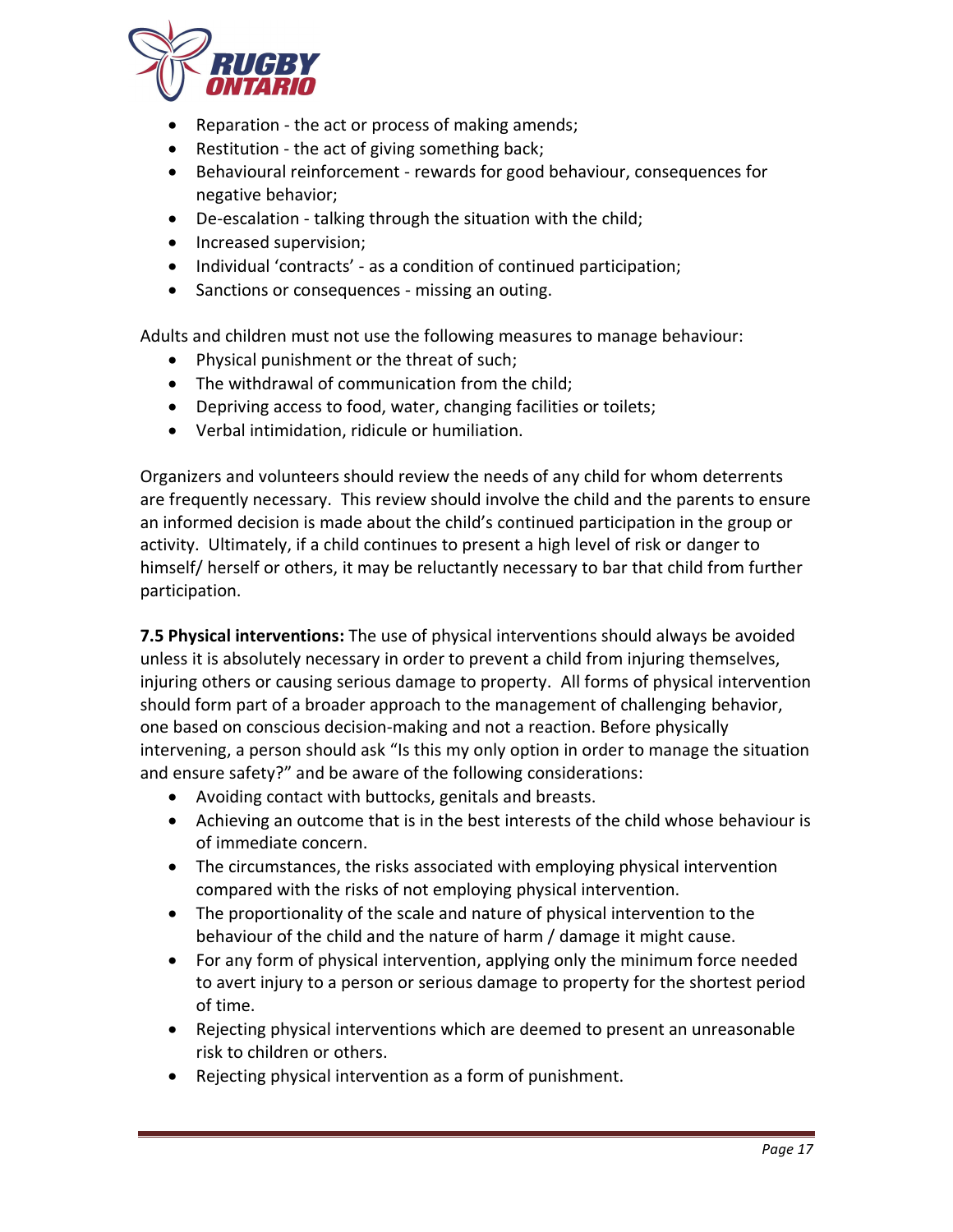

Any physical intervention should be recorded as soon as possible after the incident by the organizers/volunteers involved and, if possible, passed to the CPO. There should also be a timely debriefing for the child and parents in a calm and safe environment.

## **8. Managing Transportation and Overnight Stays**

**8.1 Transportation responsibilities:** Parents who arrange transportation for their children to and from an activity without the knowledge of Rugby Ontario or its member Clubs are responsible for satisfying themselves about the appropriateness and safety of the arrangements. If Rugby Ontario arranges to transport children, then the club members and volunteers involved are responsible for ensuring that:

- Vehicles are correctly insured.
- Drivers have a valid and appropriate license for the vehicles being used.
- All reasonable safety measures are available (e.g. fitted, working seatbelts).
- There is an appropriate ratio of adults per child.
- The schedule allows drivers to have adequate breaks and rest stops.
- Where possible, children are placed in back seats with seat belts worn.
- Where possible, written parental consent for the transportation is obtained.
- There is an agreed pick-up policy with parents which will include a clear and shared understanding of arrangements for pickup at the end of the activity including a call ahead to notify parents of expected arrival time.
- Another club member is aware of the transportation arrangements and has details of the route and the anticipated length of the journey.
- Where possible, have another adult accompany the driver.

**8.2 Trip planning:** Those in charge of the group will be responsible for the safety and well being of children in their care. Good trip planning practices include:

- Identifying potential areas of risk and safeguards for managing them;
- Designating one of the group leaders to co-ordinate the agreed-on arrangements;
- Recognizing that risk assessment should be an on-going process throughout the trip as groups can often find themselves in unexpected situations.

**8.3 Parental Involvement:** Where possible, a meeting should be held with parents before departure to:

- Share information about the trip.
- Answer their questions and make joint decisions about arrangements where appropriate.
- Agree on behaviour and conduct guidelines along with sanctions for unacceptable behavior.
- Obtain emergency contact details from parents.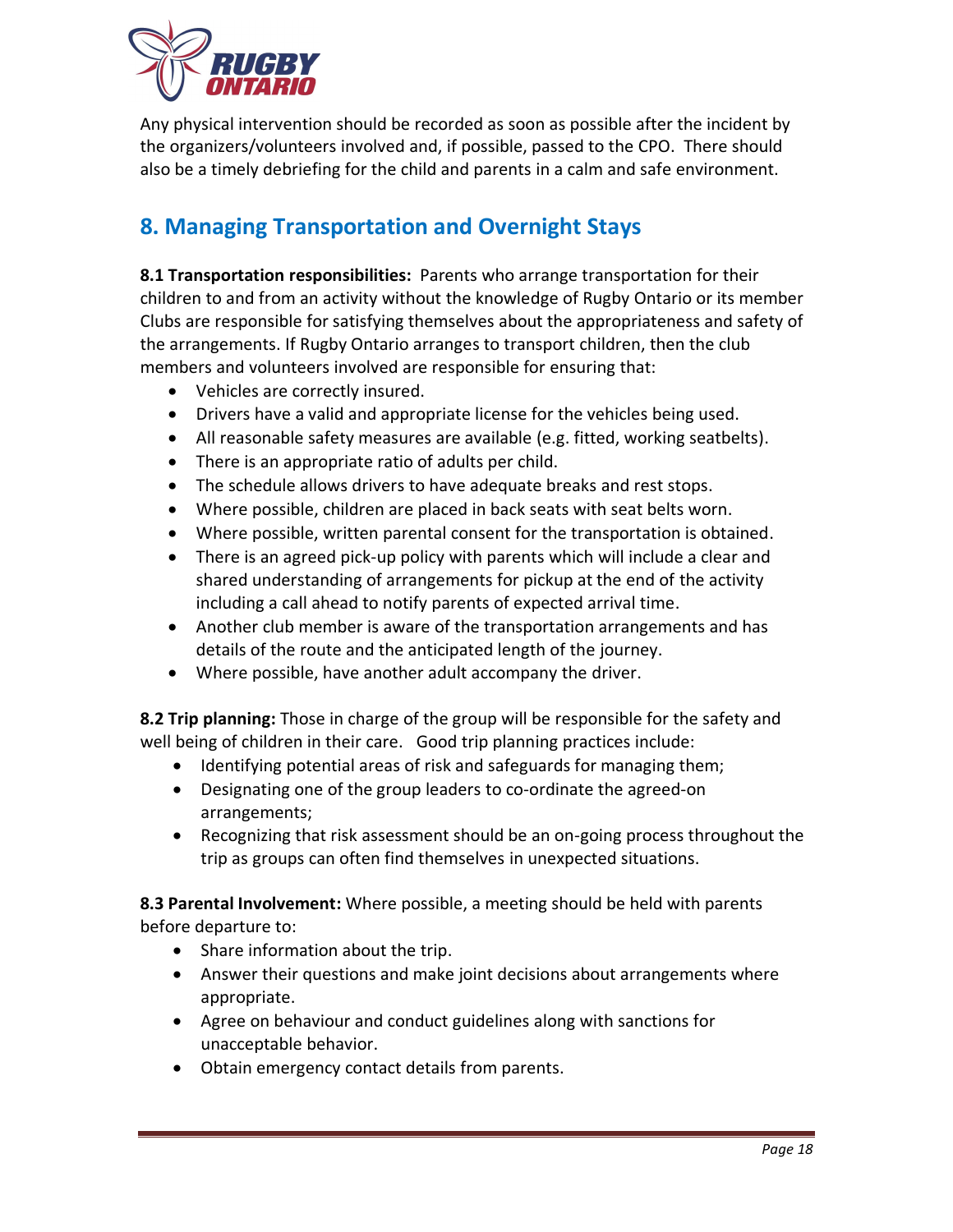

In the event of an emergency at home during the trip, parents should be encouraged to make contact with the group leaders so that arrangements can be put in to place to support the child on hearing any distressing news.

**8.4 Accommodation facilities:** Organizers should find out as much as possible about the accommodation and the surroundings at the planning stage. Where possible, an initial visit to the venue/accommodation should take place to help those organizing the trip identify all practical issues and allow time to address them in advance, in consultation with children and parents where appropriate. These include:

- Central and remote locations both present different challenges.
- Sleeping arrangements should enable suitable sharing in terms of age and gender and appropriately located club member/volunteer bedrooms for both supervision and ease of access in case of emergency.
- Number and gender of adults present especially for dormitory sleeping arrangements where leaders may be required to share with children.
- Appropriate safeguards where others have access to the sleeping quarters.
- Special access or adaptive aids required by group leaders, children or volunteers.
- Environmental factors.
- Personal safety issues including who children should speak to if they have any worries or concerns during this time.

**8.5 Travel arrangements:** Organizers must determine the need for adequate travel and medical insurance cover. If the trip involves out-of-country travel, organizers should be aware of local procedures for dealing with concerns about the welfare of children and familiar with the details of the emergency services, including hospitals.

**8.6 Exchange Visits / Hosting:** Before departure, organizers should ensure there is a shared understanding of the standards expected during home stays between them, the host organization or families, and the parents and their children. These standards should include:

- Arrangements for the supervision of children during the visit.
- Checking host family references by the hosting club.
- Provision of emergency contact numbers to organizers, parents and children.
- Children knowing whom they should talk to if problems arise during the visit.
- Daily contact with all children to ensure they are safe and well.

**8.7 Accommodation at a Facility:** Organizers should ensure that:

- The facility is appropriately licensed and has adequate and relevant insurance cover in place.
- Adequate security arrangements are in place and accommodation facility employees have been screened (where appropriate).
- Staff who are involved in the training or instruction of children (e.g. in swimming pools) are appropriately qualified and trained.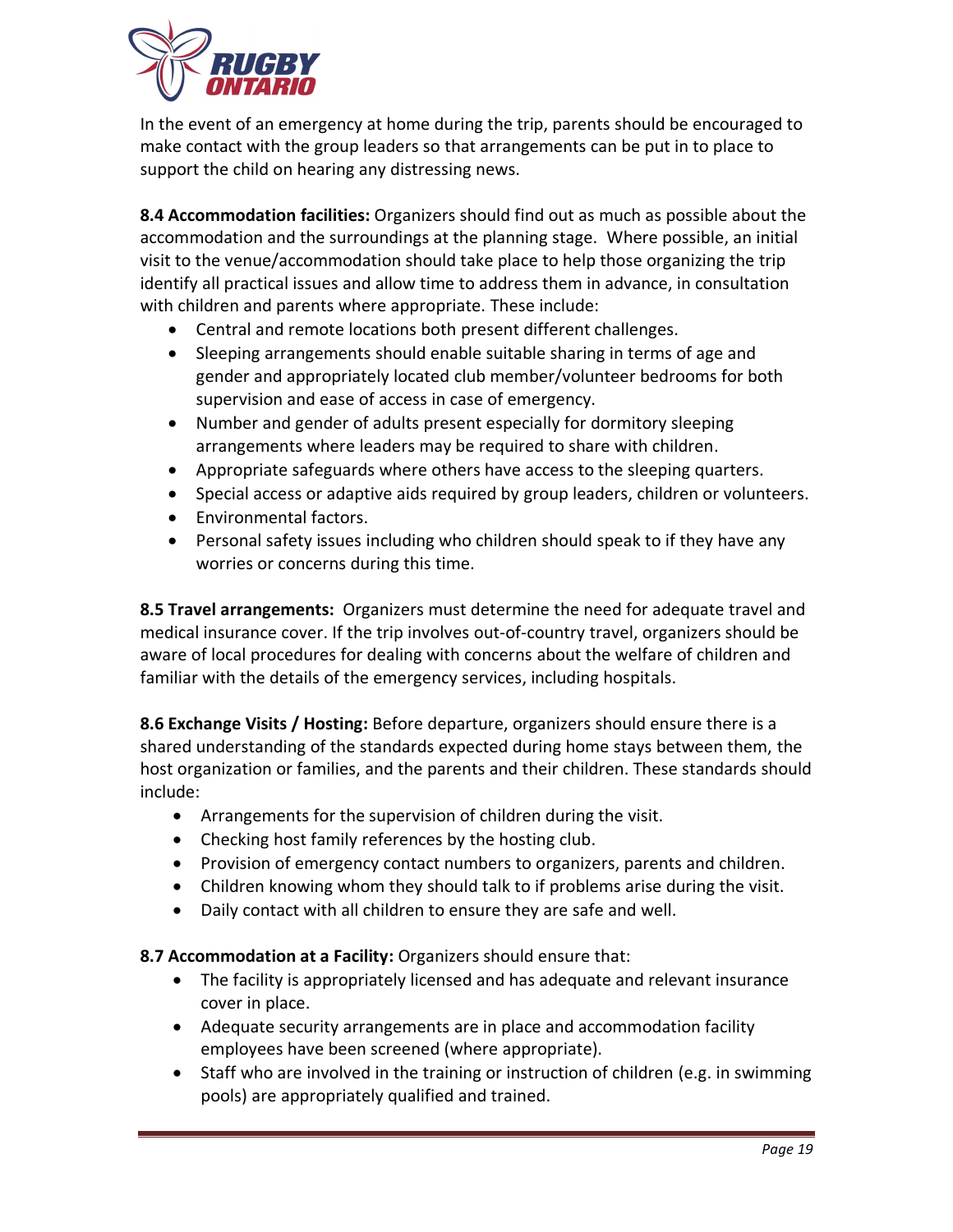

There is adequate supervision of the group for the duration of the stay, particularly when the facility is being shared with other groups.

**8.8 During the Trip:** Organizers should ensure that:

- Arrangements are in place for the supervision and risk assessment of activities during free time.
- Children are not allowed to wander alone in unfamiliar places.
- Group leaders have clear roles and responsibilities for the duration of the trip.
- Group leaders are not over-familiar or fraternize with children and remember that they are in a position of trust at all times.
- The use of alcohol and drugs or engaging in sexual relationships is not condoned.
- Children are encouraged to communicate either overtly or discreetly both positive and negative aspects of the trip that they want to be known.

**8.9 After the Trip:** Where appropriate, a de-briefing should take place with all those involved in the trip, including children. This will provide an opportunity to reflect on what went well, not so well and what could have been done differently. Feedback will be used to inform future trips.

## **9. FAQs on Police Record Checks (Vulnerable Sector Screening)**

## **9.1 Who requires a Police Record Check (PRC)?**

Rugby Ontario require **all persons** who work on a professional or volunteer basis in positions that involve regular supervisory contact or positions of authority with children in a rugby environment to submit an approved PRC for vulnerable sector screening.

### **9.2 How can you obtain a PRC?**

A PRC can be undertaken through attending your local Police Service (where you live, not where you work). There may be a charge for this service and the length of time to get the PRC could be up to eight weeks. The price of this service varies depending on the area in which you live. A local Police Service may also require a supporting letter from the club as part for the process to apply for a PRC.

### **9.3 What happens to a PRC after the background check has been completed?**

The results of the check will be provided by the Police Service to the individual undertaking the check. That person must then provide a copy of the completed check to the Child Protection Officer or other official designated by their club or other rugby organization where it will be kept on confidential record. Rugby Ontario has the right to request a copy of this approval, if deemed necessary.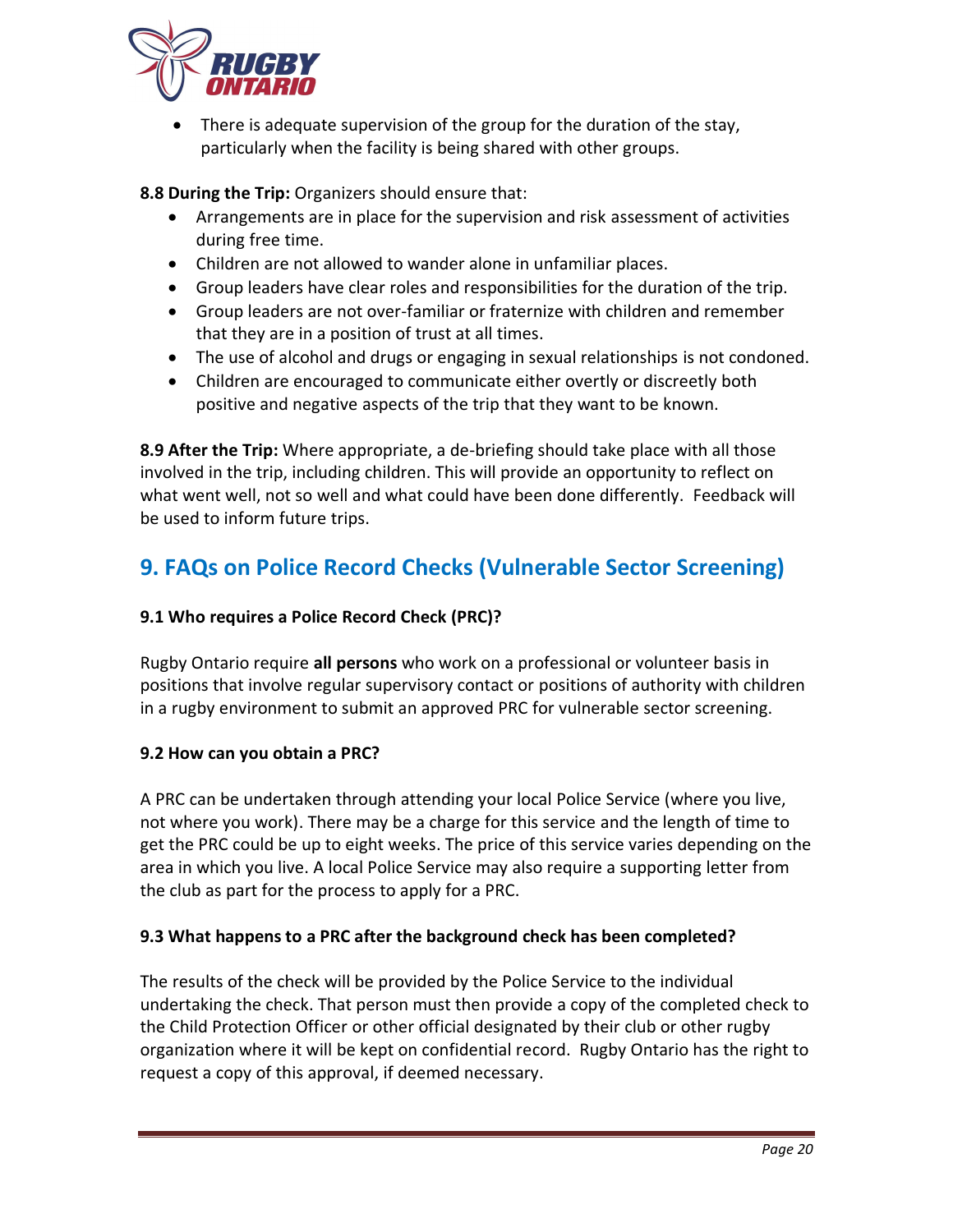

#### **9.4 Are there any persons who are 'exempted' from a PRC?**

There are no exemptions from completing a PRC. However, an individual may provide Rugby Ontario or their club with a PRC that has been completed through another organization.

#### **9.5 What happens if a person does not wish to complete a PRC or does not want to provide a copy of a PRC obtained?**

In accordance with our Child Protection Policy and Procedures, that person will not be allowed to work or volunteer in any position that directly involves working with children within Rugby Ontario and its member clubs and organizations.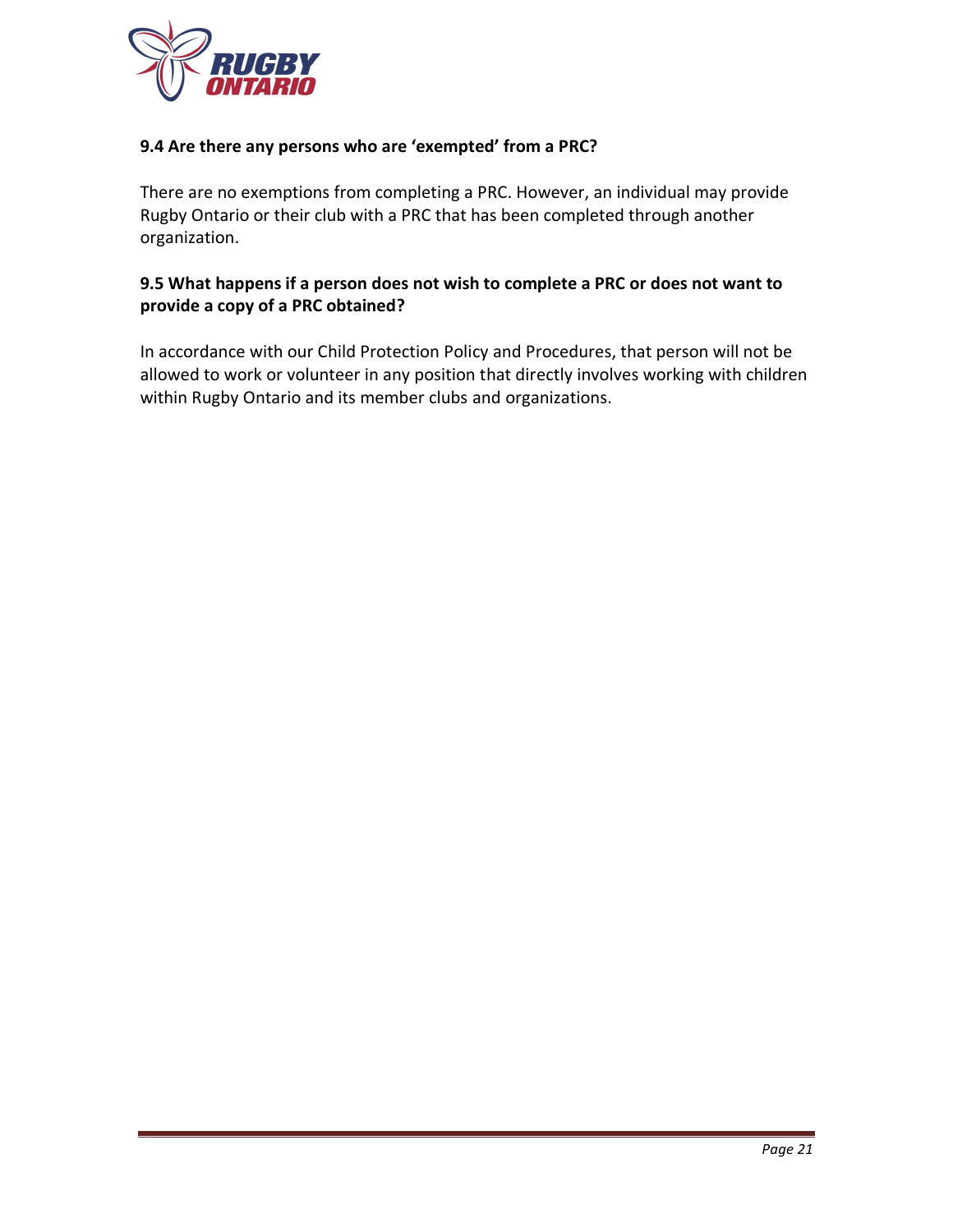

## **Appendix 1 Sample Set of Questions and Expected Answers for Interviewers**

| <b>Question:</b>                                                                                                                                                                                                        | <b>Answer should demonstrate:</b>                                                                                                                                                           |  |
|-------------------------------------------------------------------------------------------------------------------------------------------------------------------------------------------------------------------------|---------------------------------------------------------------------------------------------------------------------------------------------------------------------------------------------|--|
| Can you tell us why you want to take on the post<br>of [insert]?                                                                                                                                                        | A commitment to helping young people enjoy the sport<br>safely and to share knowledge and experience                                                                                        |  |
| Can you tell us about your experience of caring<br>for, working with, or coaching children and young<br>people?                                                                                                         | Experiences as a parent, employment or voluntary work.                                                                                                                                      |  |
| Interviewers must also assess what level of direct, unsupervised contact was involved.                                                                                                                                  |                                                                                                                                                                                             |  |
| What do you think are the attributes/skills<br>required in a good coach/team manager of<br>children and young people?                                                                                                   | An understanding of issues that affect children.                                                                                                                                            |  |
| <b>Communication skills</b>                                                                                                                                                                                             | The importance of promoting enjoyment, not just<br>achievement. Promoting healthy competitiveness. Being<br>sensitive to the ability of children. Encouragement, not<br>criticism           |  |
| Can you give us examples of where and how you<br>have used some of those skills?                                                                                                                                        | Experience at work (perhaps working with adults, but the<br>skills should be evident) or in voluntary work.                                                                                 |  |
| Can you think of an example where you have been<br>critical towards a child? How could you have<br>handled it differently?                                                                                              | Positively demonstrating or explaining how child could have<br>acted/behaved.                                                                                                               |  |
| If we approached people who know you well,<br>what would they say were your strengths so far as<br>this post/role is concerned?                                                                                         | Patience. Supportive. Encouraging attitude, etc.                                                                                                                                            |  |
| If a child approaches you to say they're being<br>bullied by others in the team, how will you handle<br>this?                                                                                                           | Interviewers should refer to the relevant section in the<br>procedures and compare applicant's response.                                                                                    |  |
| How will you gain the respect and trust of children<br>and young people? Can you give any examples?                                                                                                                     | Being fair, consistent, not having favorites, being clear in<br>what I say and do, Being honest, positive,. Listening, Respect                                                              |  |
| Can you give us an example of where you have<br>seen or heard someone treating a child<br>inappropriately (verbally or physically) (at sports<br>match, in the home, in the street)?<br>What was the adult doing wrong? | Venting their frustration. Failing to understand the child's<br>perspective. Failing to recognize that they are an adult and<br>dealing with a child (using adult orientated language etc). |  |
| Imagine you've had a rotten day at work. Now,<br>this evening, you have a coaching session. You're<br>feeling very irritable and could take this out on the<br>young people.<br>What do you do about that?              | Asking another adult to assist at the session. Being aware<br>that that was work, this is now port. Focusing on the session<br>and the young people.                                        |  |
| A young child is lingering in the showers after a<br>game. He says he can't dry himself properly and<br>asks you to do it. What do you do?                                                                              | Interviewers should refer to Code of Conduct and compare<br>applicant's response. Ask child why. Get another adult to<br>view (unobtrusively) actions.                                      |  |
| Can you tell us what has given you greatest<br>pleasure with your own children (or children of<br>relatives/friends etc)?                                                                                               | Seeing them happy. Seeing them succeed. Seeing them<br>participate in  Helping them solve problems/acquire<br>new skills                                                                    |  |
| Will you undertake training sessions for coaches?                                                                                                                                                                       | If the answer is 'No' then you do not have a successful<br>candidate.                                                                                                                       |  |
| Will you undertake to read and abide by Rugby<br>Ontario's Child Protection Policy and Procedures                                                                                                                       | If the answer is 'No' then you do not have a successful<br>candidate.                                                                                                                       |  |